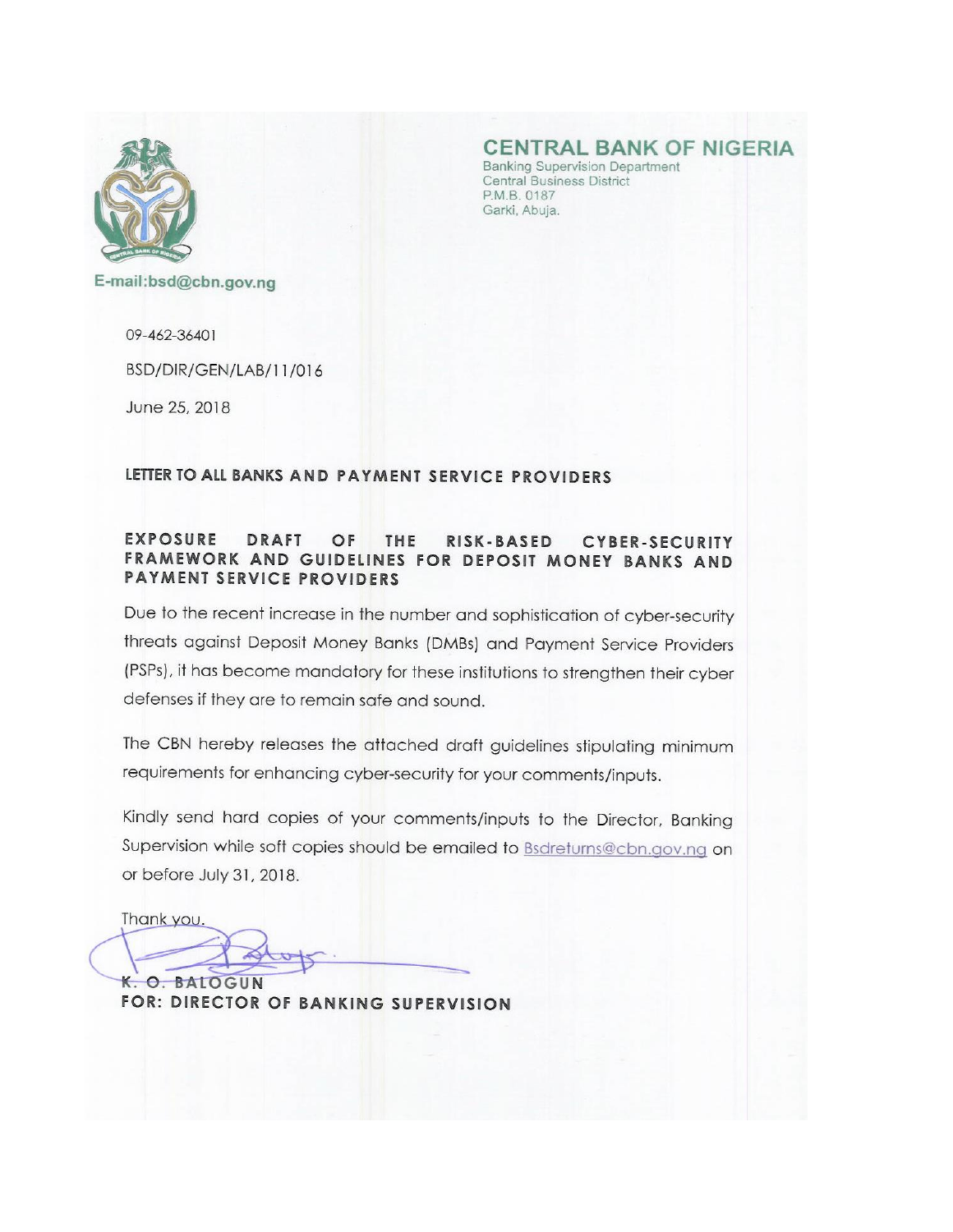# **RISK-BASED CYBERSECURITY FRAMEWORK AND GUIDELINES**

**FOR**

## **DEPOSIT MONEY BANKS**

## **AND**

**PAYMENT SERVICE PROVIDERS**

**JUNE 2018**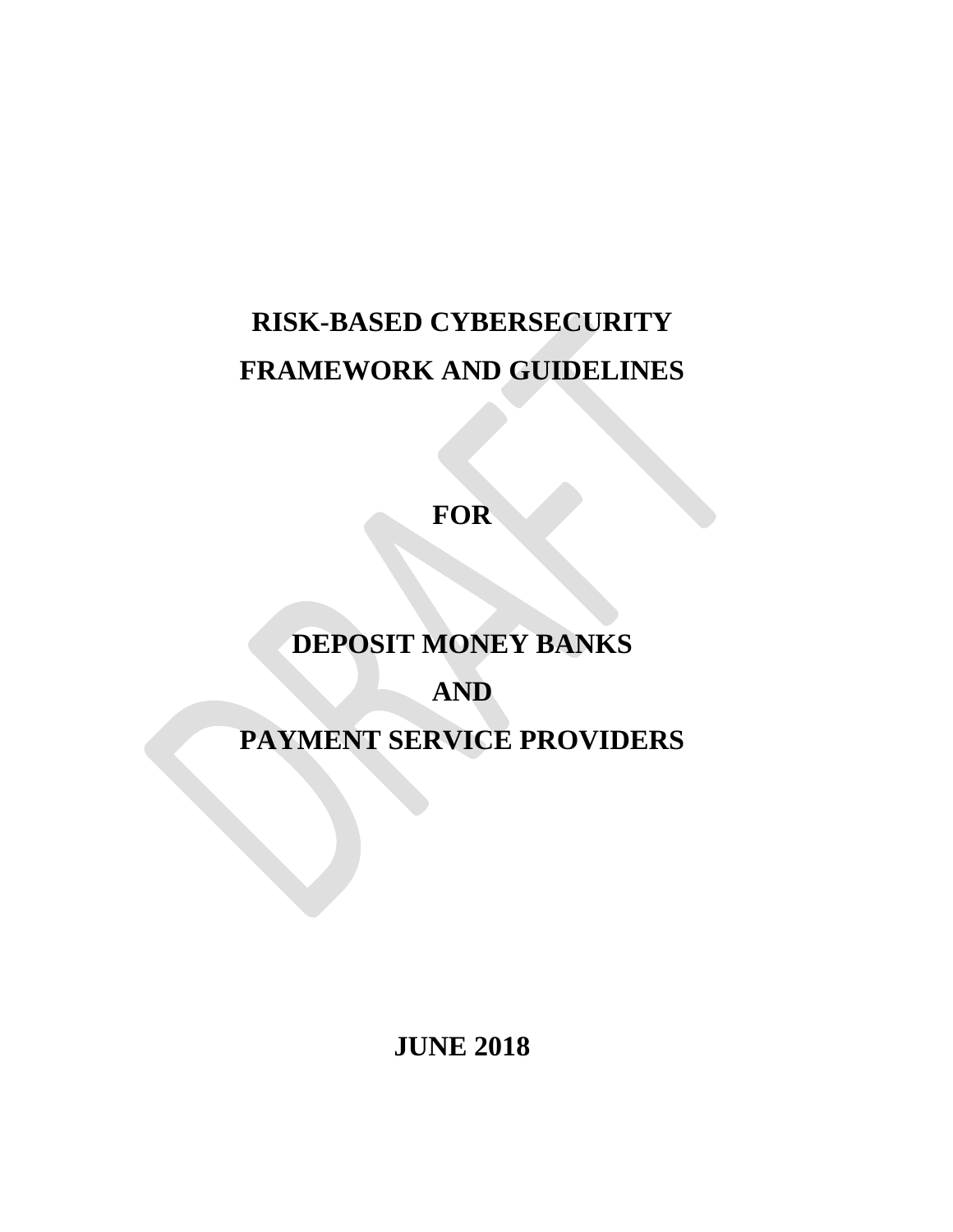### **Table of Contents**

| 1. |  |  |
|----|--|--|
| 2. |  |  |
| 3. |  |  |
| 4. |  |  |
| 5. |  |  |
| 6. |  |  |
| 7. |  |  |
|    |  |  |
|    |  |  |
|    |  |  |
|    |  |  |
|    |  |  |
|    |  |  |
|    |  |  |
|    |  |  |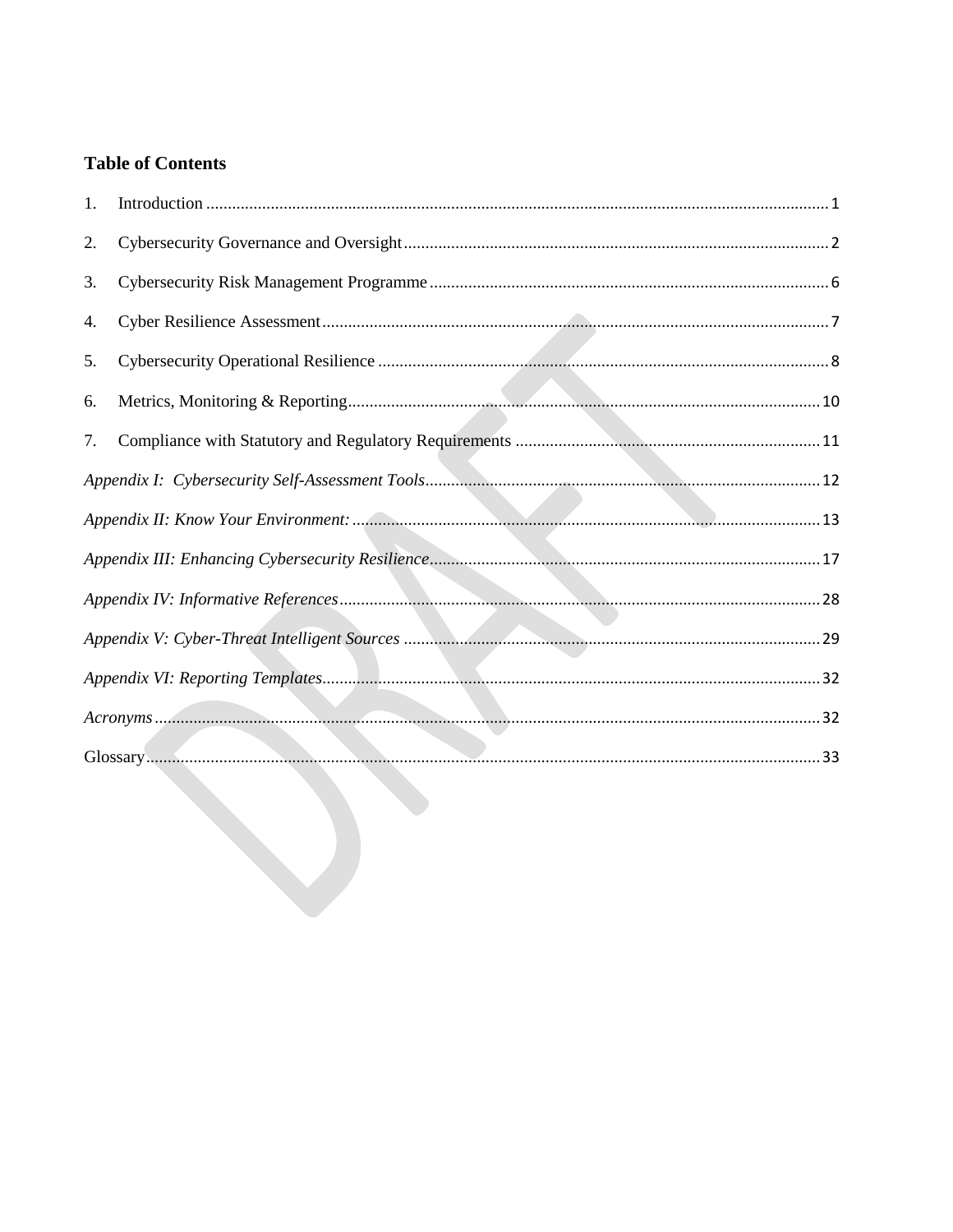#### <span id="page-3-0"></span>**1. Introduction**

The safety and soundness of Deposit Money Banks (DMBs) and Payment Service Providers (PSPs) require that they operate in a safe and secure environment. Hence, the platform on which information is processed and transmitted should be managed in a way that ensures the confidentiality, integrity and availability of information as well as the avoidance of financial loss and reputation risk, amongst others.

In recent times, cybersecurity threats have increased in number and sophistication as DMBs and PSPs, use information technology to expedite the flow of funds among entities. In this regard, threats such as ransomware, targeted phishing attacks and Advanced Persistent Threats (APT), have become prevalent; demanding that DMBs and PSPs remain resilient and take proactive steps to secure their critical information assets including customer information that are accessible from the cyberspace.

It is in this regard that this framework, which outlines the minimum cybersecurity baseline to be put in place by DMBs and PSPs, is being issued. The framework is designed to provide guidance for DMBs and PSPs in the implementation of their cybersecurity programmes towards enhancing their resilience.

Cybersecurity resilience is considered as an organisation"s ability to maintain normal operations despite all cyber threats and potential risks in its environment. Resilience provides an assurance of sustainability for the organisation using its governance, interconnected networks and culture.

DMBs/PSPs should note that for a cybersecurity programme to be successful, it must be fully integrated into their business goals and objectives, and must be an integral part of the overall risk management processes.

The framework provides a risk-based approach to managing cybersecurity risk. The document comprises six parts: Cybersecurity Governance and Oversight, Cybersecurity Risk Management System, Cyber Resilience Assessment, Cybersecurity Operational Resilience, Cyber-Threat Intelligence and Metrics, Monitoring & Reporting.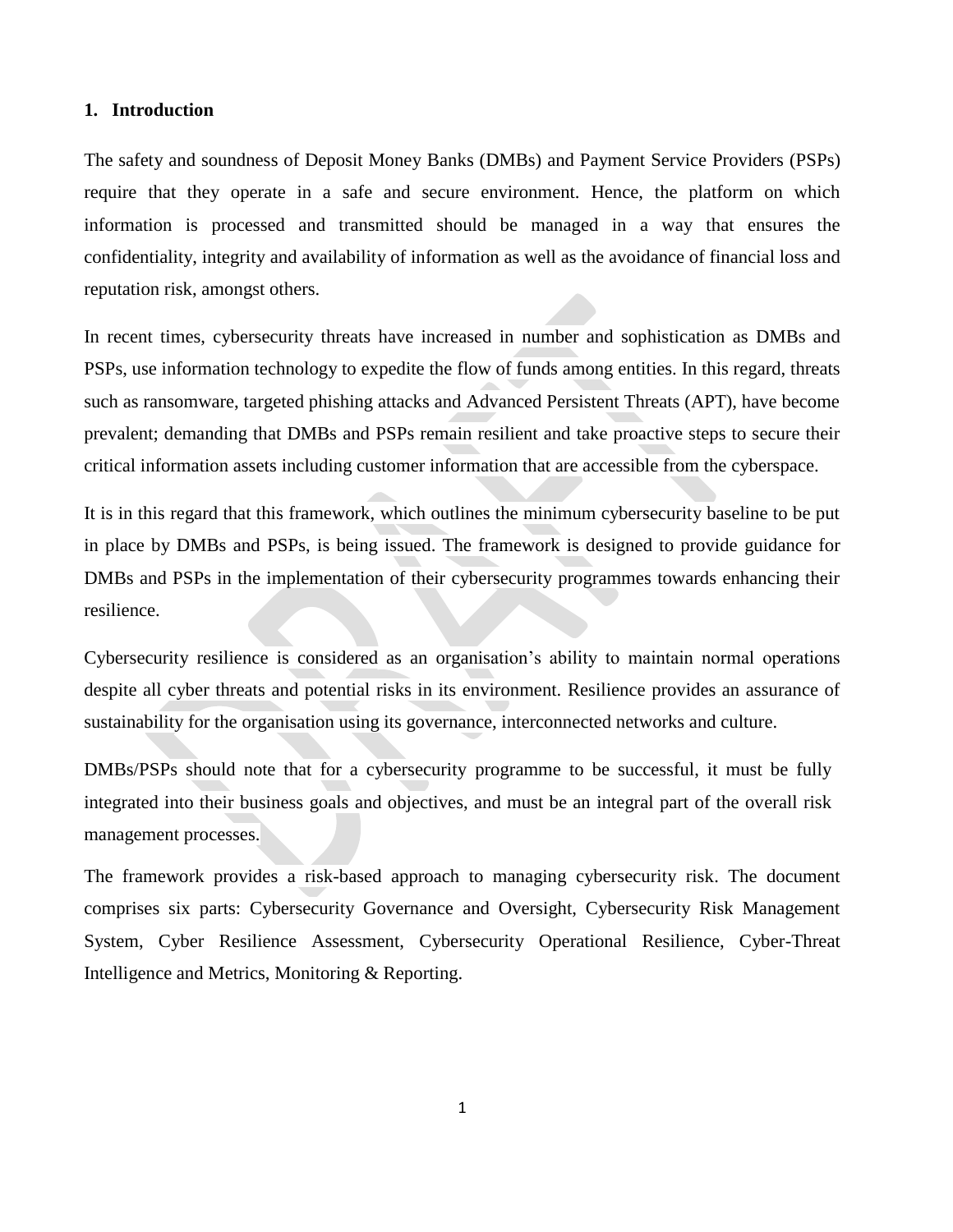#### <span id="page-4-0"></span>**2. Cybersecurity Governance and Oversight**

- 2.1. Cybersecurity governance sets the agenda and boundaries for cybersecurity management and controls through defining, directing and supporting the security efforts of the DMBs and PSPs. It spells out the responsibilities of the Board of Directors, Management and Chief Information Security Officer (CISO). This entails the development and enforcement of policies, procedures and other forms of guidance that the DMBs/PSPs and their stakeholders are required to follow.
- 2.2. The responsibility for the provision of oversight, leadership and resources to ensure that cybersecurity governance becomes an integral part of corporate governance rests with the Board of Directors of the DMB/PSP. In this regard, the Board shall ensure that cybersecurity is completely integrated with business functions and, well managed across the DMB/PSP.
- 2.3. Furthermore, the Board shall ensure that cybersecurity governance not only aligns with corporate and Information Technology (IT) governance, but is cyber-threat intelligence driven, proactive, resilient and communicated to all internal and external stakeholders.
- 2.4. The **responsibilities of the Board of Directors** are detailed below:
	- 2.4.1. The Board of Directors through its committees shall have overall responsibility for the DMB/PSP"s cybersecurity programme. It shall provide leadership and direction for effective conduct of the processes. The Board shall ensure that cybersecurity governance is integrated into the organisational structure and relevant processes.
	- 2.4.2. The Board shall ensure that cybersecurity processes are conducted in line with business requirements, applicable laws and regulations while ensuring security expectations are defined and met across the DMB/PSP. Furthermore, the Board shall hold Senior Management responsible for central oversight, assignment of responsibility, effectiveness of the cybersecurity processes and shall ensure that the audit function is independent, effective and comprehensive.
	- 2.4.3. The Board shall be responsible for all cybersecurity governance documents such as cybersecurity strategy, framework and policies and ensure alignment with the overall business goals and objectives.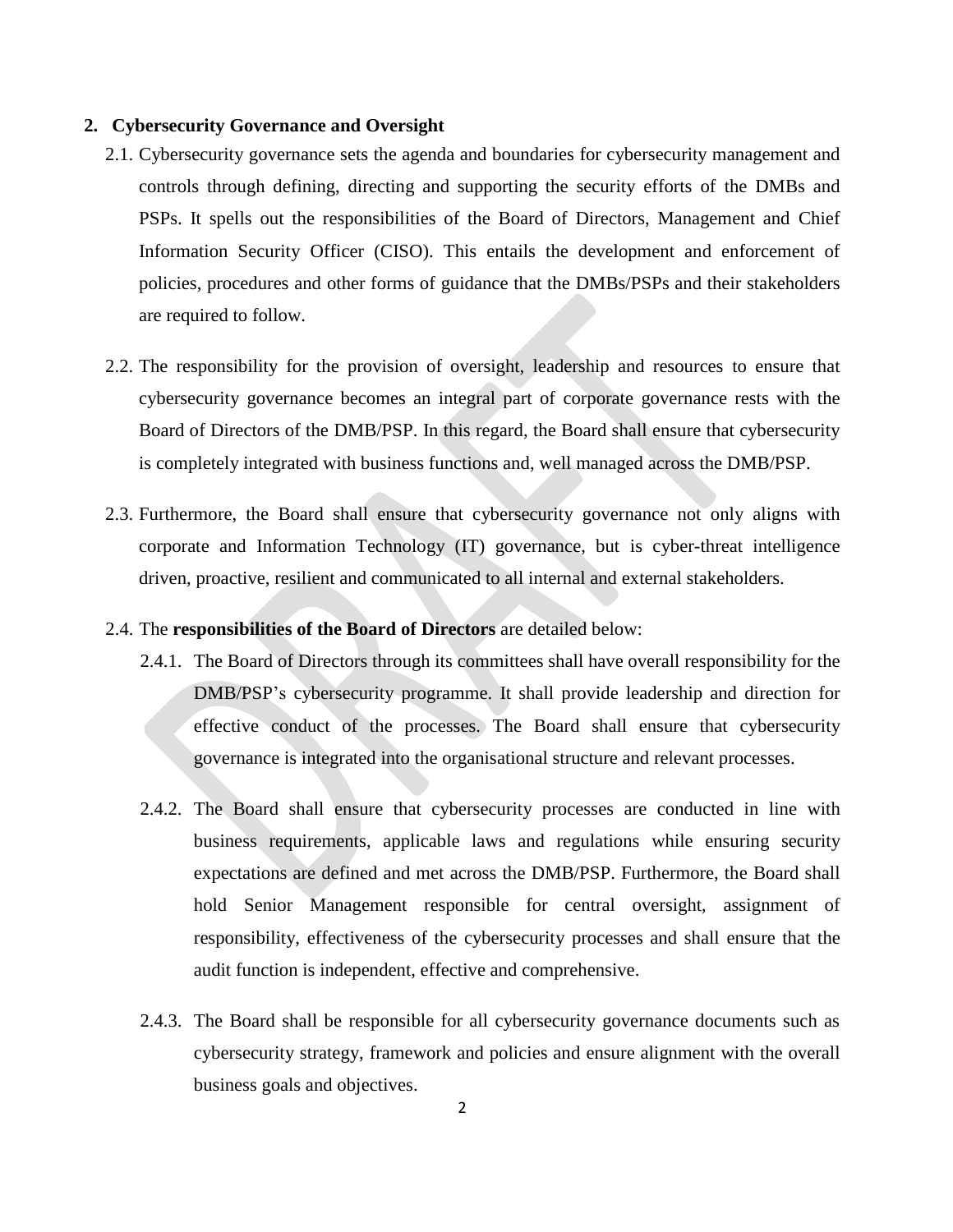- 2.4.4. The Board shall, on a quarterly basis receive and review reports submitted by Senior Management. The report shall detail the overall status of the cybersecurity programme to ensure that Board approved risk thresholds relating to cybersecurity are being adhered to.
- 2.4.5. The Board of every DMB/PSP shall appoint or designate a qualified individual as the "Chief Information Security Officer" (CISO) who shall be responsible for overseeing and implementing its cybersecurity programme.

#### 2.5. The **responsibilities of Senior Management** are detailed below:

- 2.5.1. Senior Management shall be responsible for the implementation of the Boardapproved cybersecurity policies, standards and the delineation of cybersecurity responsibilities.
- 2.5.2. Senior Management shall provide periodic reports (at a minimum quarterly); to the Board on the overall status of the cybersecurity programme of the DMB/PSP.

#### 2.6. The **responsibilities of the Chief Information Security Officer (CISO)** are detailed below:

- 2.6.1.The CISO shall be responsible for the day-to-day cybersecurity activities and the mitigation of cybersecurity risks in the DMB/PSP.
- 2.6.2.The CISO shall focus on the DMB/PSP-wide cybersecurity risk rather than IT operations security risk, and shall also be responsible for the implementation of the cybersecurity strategy as approved by the Board.
- 2.6.3.The CISO shall possess adequate authority, experience, independence and status within the DMB/PSP to enable him/her function properly.
- 2.6.4.The CISO should not report to the Head of Information Technology (IT) operations and to the ensure segregation of duty, the two offices shall be head by separate individuals.
- 2.6.5.The CISO shall possess educational and experience requirements as provided in the Fit and Proper (Approved Persons) Framework required for Assistant General Managers and above.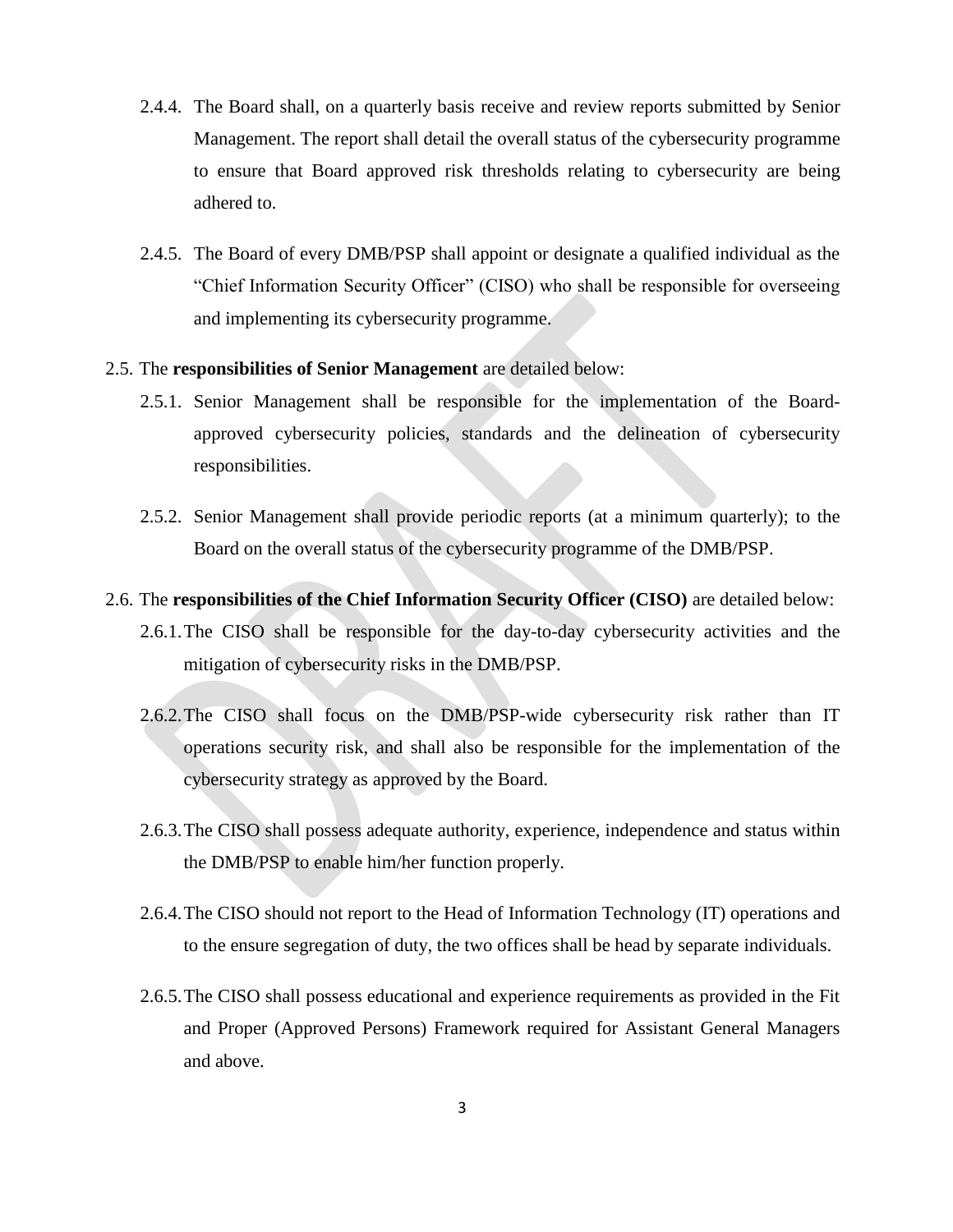2.6.6.In addition, the CISO shall possess any or a combination of Masters in Cyber/Information Security, Certified Information Systems Security Professional (CISSP) and Certified Information Security Manager (CISM) certifications with indepth experience in Information Technology.

#### 2.7. The **Information Security Steering Committee (ISSC)**:

2.7.1.Every DMB/PSP shall establish an information security steering committee that shall be responsible for the governance of the cybersecurity programme. The steering committee shall consist of senior representatives of relevant departments within the DMB/PSP. The roles, responsibilities, scope and activities of the information security steering committee shall be clearly defined.

The objectives of the Committee shall include:

- 2.7.1.1.Ensuring that DMB/PSP"s security policies and processes align with the business objectives;
- 2.7.1.2.Evaluating, approving, and sponsoring institution-wide security investment;
- 2.7.1.3.Enforcing the implementation of policies for investment prioritization and security risk management; and
- 2.7.1.4.Providing strategic direction and cybersecurity governance for the DMB/PSP.

#### 2.8. **Risk Management Control Functions**

To ensure the effectiveness of a DMB/PSP"s cybersecurity governance, its processes and controls shall be reviewed at least biannually. In this regard, the risk management control functions shall be responsible for ensuring that cybersecurity risks within the DMB/PSP are properly mitigated.

#### 2.8.1.**Risk Management**

Risk Management shall independently evaluate all the risks relating to cybersecurity in a proactive way. This should include the use of appropriate tools and methodologies for risk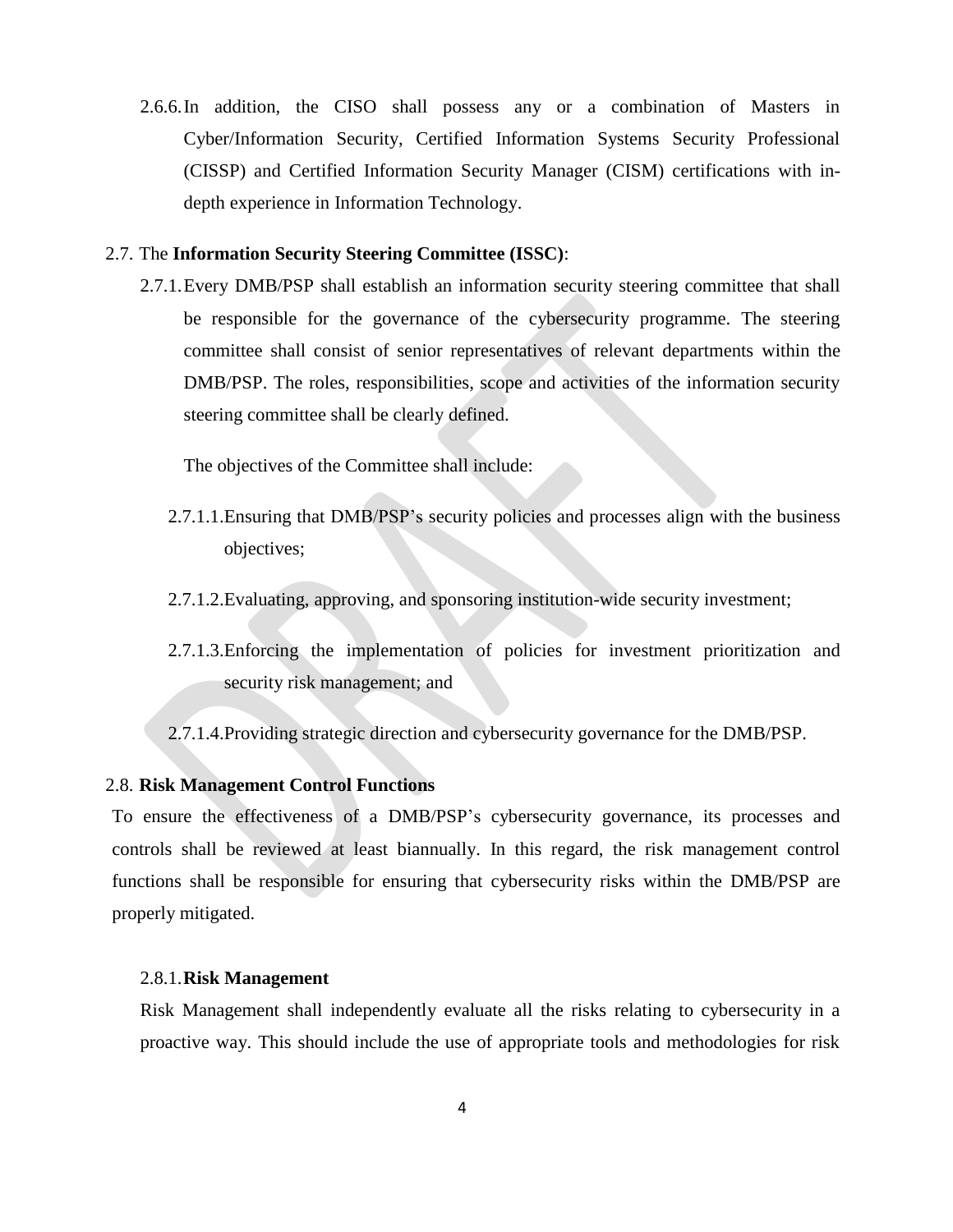identification, analysis and control. Appropriate reports shall be provided to Senior Management and the Board Risk Management Committee quarterly.

#### 2.8.2.**Compliance**

The Compliance Department of DMBs and PSPs shall review their cybersecurity programmes and processes to ensure adherence to internal cybersecurity policies, relevant CBN directives and other extant regulations.

#### 2.8.3.**Internal Audit**

A DMB/PSP"s cybersecurity programme shall be audited by the Internal Audit unit to determine the effectiveness of the controls put in place and ascertain if they are adequate for the DMB/PSP"s risk exposure. Internal audit shall be independent with the scope of cybersecurity audits clearly defined. Audit programmes shall be risk-based and provide assurance to the Board and Senior Management on the effectiveness of the cybersecurity programme.

#### 2.9. **Cybersecurity Strategy and Framework**

- 2.9.1. The Board of Directors shall approve the DMB/PSP"s cybersecurity strategy, which shall provide direction on how to achieve its cybersecurity goals. The strategy shall address and mitigate cyber-risk while providing compliance with the legal, contractual, statutory and regulatory requirements. The strategy shall align with the DMB/PSP"s Information Security Management System (ISMS), information technology and the overall corporate strategy.
- 2.9.2. A DMB/PSP shall also put in place a cybersecurity framework in support of its strategy which aligns policies, business and technological approaches to address cyber risks and clearly defines all cybersecurity roles and responsibilities.
- 2.9.3. In addition, a DMB/PSP shall develop a cybersecurity policy either as a separate document or as part of its cybersecurity framework. The policy shall clearly convey management intent and the DMB/PSP"s approach to achieving its cybersecurity objectives.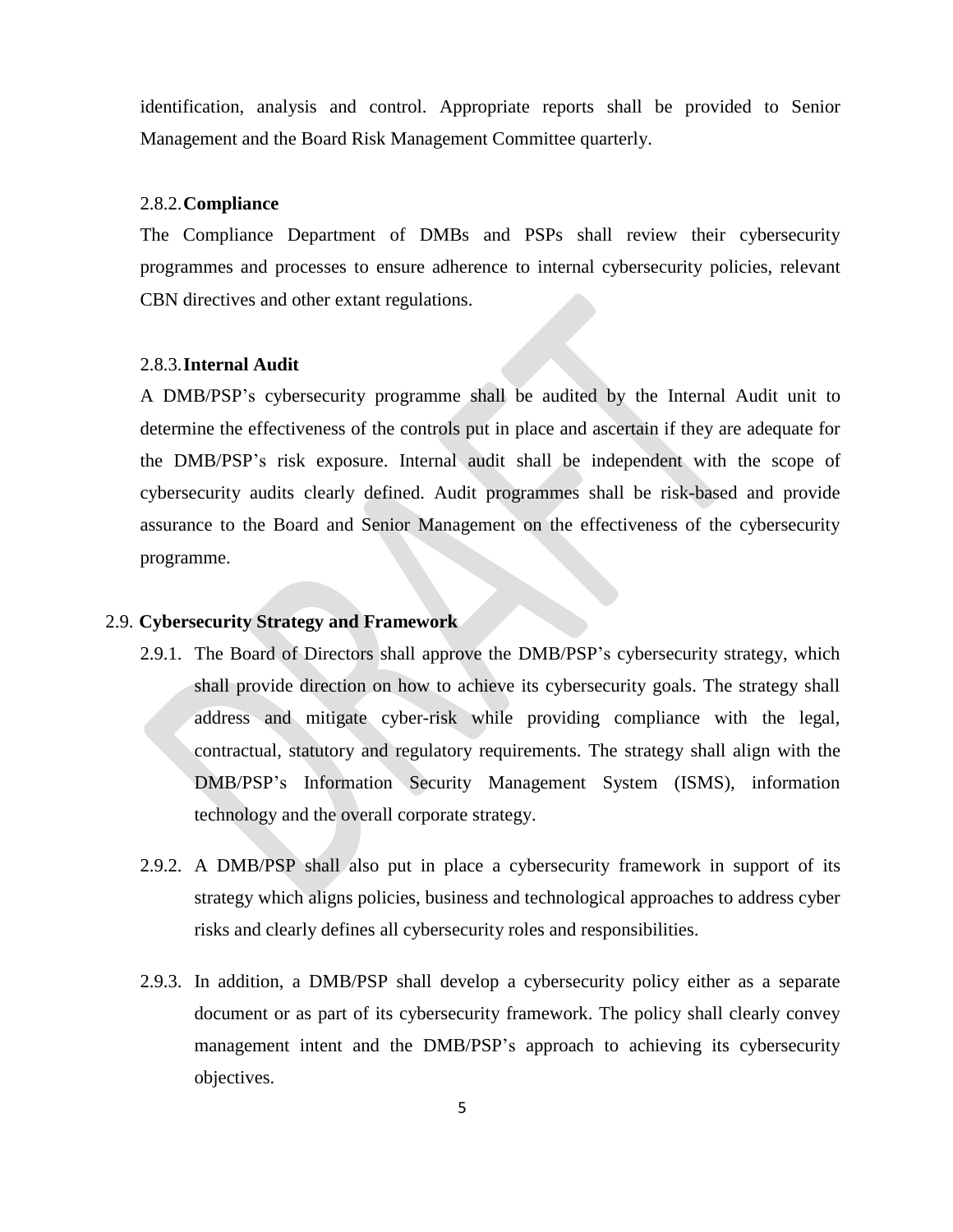2.9.4. The policy document(s) approved by the Board shall be continuously reviewed and updated once in two (2) years at a minimum or when there are significant changes to the DMB/PSP"s cyber-risk exposure and in the light of emerging technologies. The framework and policies shall be reviewed annually to ensure its suitability, adequacy and effectiveness to mitigate cyber-risk.

#### <span id="page-8-0"></span>**3. Cybersecurity Risk Management System**

- 3.1. Effective Risk Management serves to reduce the incidence of significant adverse impact on an organization by addressing threats, mitigating exposure, and reducing vulnerability. DMBs and PSPs shall incorporate cyber-risk management with their institution-wide risk management framework and governance requirements to ensure consistent management of risk across the institution.
- 3.2. The Risk Management programme shall be based on an understanding of threats, vulnerabilities, risk profile and level of risk tolerance of the organisation. The process shall also be dynamic in view of the constantly changing risk landscape. The Board and Senior Management shall support and be involved in the cyber-risk management process by ensuring that resources and capabilities are available and roles of staff properly defined in management of risks.
- 3.3. The Risk Management System shall cover the four basic activities below:
	- 3.3.1. Risk assessment
	- 3.3.2. Risk measurement
	- 3.3.3. Risk mitigation/Risk treatment
	- 3.3.4. Risk monitoring and reporting
- 3.4. Cyber risk assessments should be updated regularly to address changes or introduction of new technologies, products etc. before deployment to ensure accurate risk measurement.
- 3.5. Risk treatment options such as risk reduction, risk retention, risk avoidance, risk transfer and how residual risk is addressed should be selected based on the outcome of the risk assessment.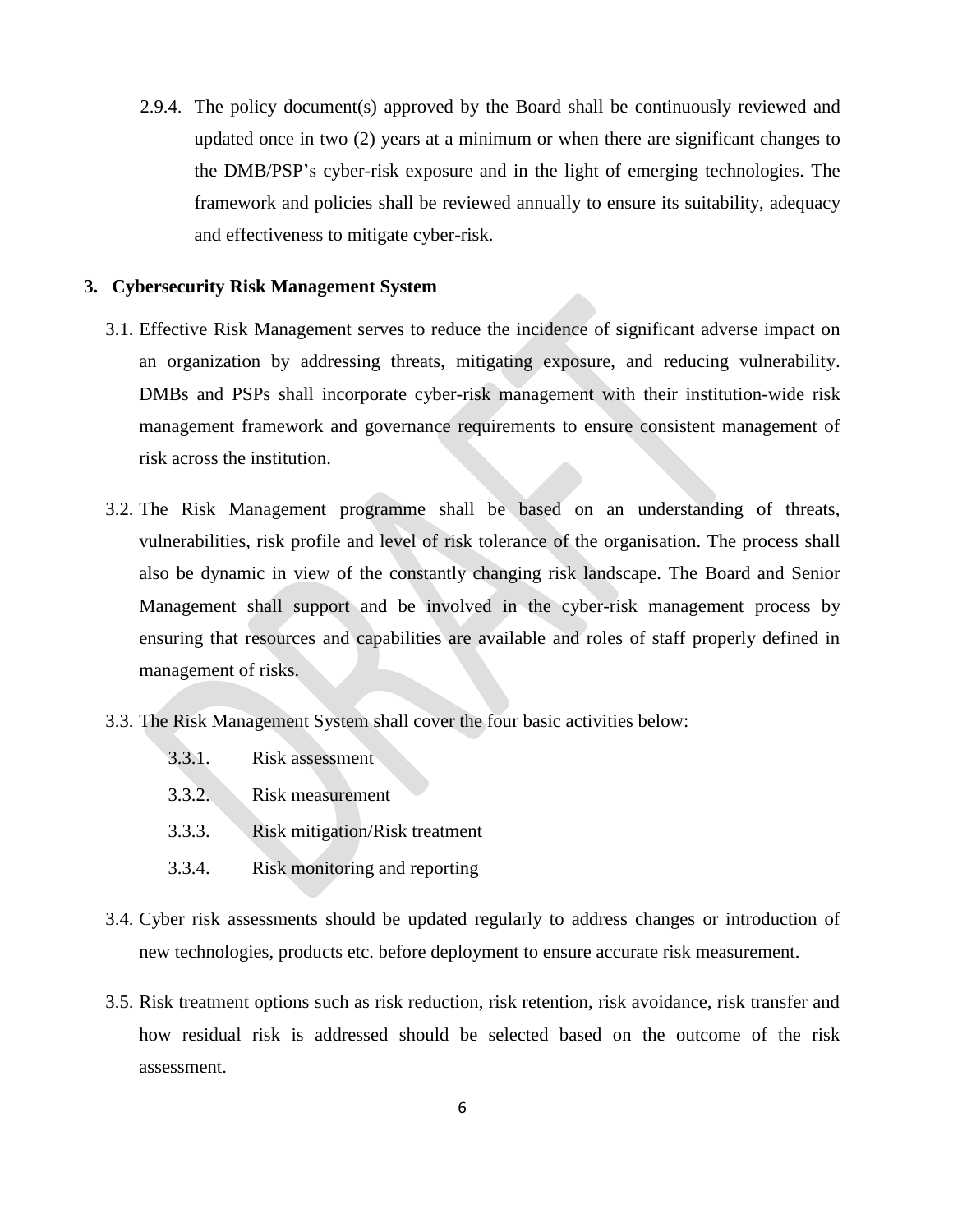- 3.6. Information obtained from risk management activities shall be reported to the Senior Management and the Board of Directors to support informed decision making.
- 3.7. A DMB/PSP shall ensure consistent conduct of risk assessments, vulnerability assessments and threat analysis to detect and evaluate risk to the DMB/PSP"s information assets and determine the appropriateness of security controls in managing risk.

#### <span id="page-9-0"></span>**4. Cyber Resilience Assessment**

Cyber Resilience Assessment is useful in evaluating an organization"s defense posture and readiness to cybersecurity risks. In view of rapid advancement in IT, interconnection between networks (internet) and multiple threats in the cyberspace, a DMB/PSP shall carry out cyber resilience assessment to determine its current and target cybersecurity profile.

#### 4.1. **Determining the Current Cybersecurity Profile ("present state")**

- 4.1.1. DMBs and PSPs shall determine their "current" cybersecurity position at regular intervals by evaluating all identifiable cybersecurity vulnerabilities; threats and likelihood of successful exploit; potential impact (reputational, financial, regulatory etc.); and the associated risks in order to estimate the amount of assets and efforts required to recover from losses/damage attributable to potential cyber incidents.
- 4.1.2. The assessment should include but not limited to adequacy of cybersecurity governance; policies, procedures and standards; inherent risks in business operations; visibility to emerging threats to information assets; capability to swiftly respond and recover from cyber-incidents; and efficacy of existing controls to mitigate the identified risks.
- 4.1.3. In addition to various cybersecurity assessments conducted to identify vulnerabilities, other frameworks/tools available to assist in achieving this objective at no cost are contained in Appendix I. All gaps identified shall be documented and communicated to the Board of Directors.

#### 4.2. **Establishing a Target Cybersecurity Profile ("desired state")**

A DMB/PSP shall develop a detailed roadmap to timely address the gaps identified. This document shall state the vulnerability/risk treatment plan with stipulated timeframe. The plan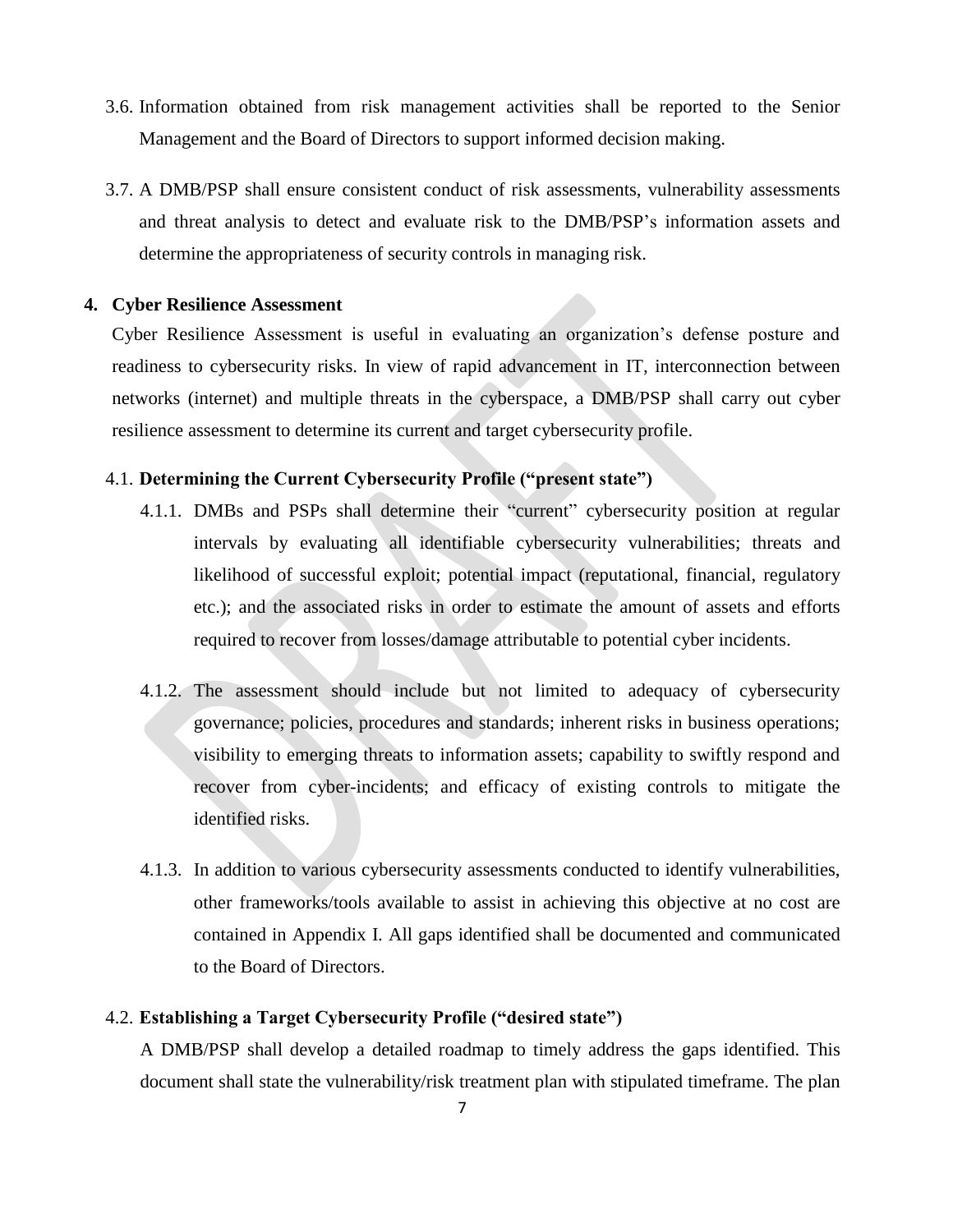may include updating the cybersecurity policy; establishing a security operation center and cyber forensic laboratory; signing-up with external cyber threat intelligence agencies etc.

#### 4.3. **Reporting Cybersecurity Self-Assessment**

A report of the self-assessment which shall depict the procedure/tools/framework used to conduct the cybersecurity self-assessment; identified gaps, threats, and risks; potential value at risk/impact; intended controls to be implemented and timeline for remediation; remediation status with possible residual vulnerabilities/risks shall be submitted by DMBs and PSPs to the Director, Banking Supervision Department of the Central Bank of Nigeria biannually not later than February 28th and August 31st. The report shall be signed and submitted by the Chief Information Security Officer after its endorsement by the Board of Directors. See the reporting template in Appendix VI.

#### <span id="page-10-0"></span>**5. Cybersecurity Operational Resilience**

DMBs and PSPs are required to build, enhance, and maintain their cybersecurity operational resilience which will ultimately contribute to reducing cybercrime in Nigeria and strengthen the banking sector cyber defense.

The following are the minimum controls that a DMB/PSP shall put in place to ensure the Confidentiality, Integrity and Availability (CIA) of their information assets among others.

#### 5.1. **Know your environment**

A DMB/PSP shall endeavor to be acquainted with its business environment and critical assets. It shall devise mechanisms to maintain an up-to-date inventory of authorized software, hardware (workstation, servers, network devices etc.), other network devices, and internal and external network connections. All unauthorized software and hardware device on its network shall also be identified, documented, removed and reported appropriately.

Employees and contractors providing information technology and cybersecurity functions/services shall also be identified. Details on how to improve DMB/PSP's IT infrastructure awareness is contained in Appendix II.

#### 5.2. **Enhancing cybersecurity resilience**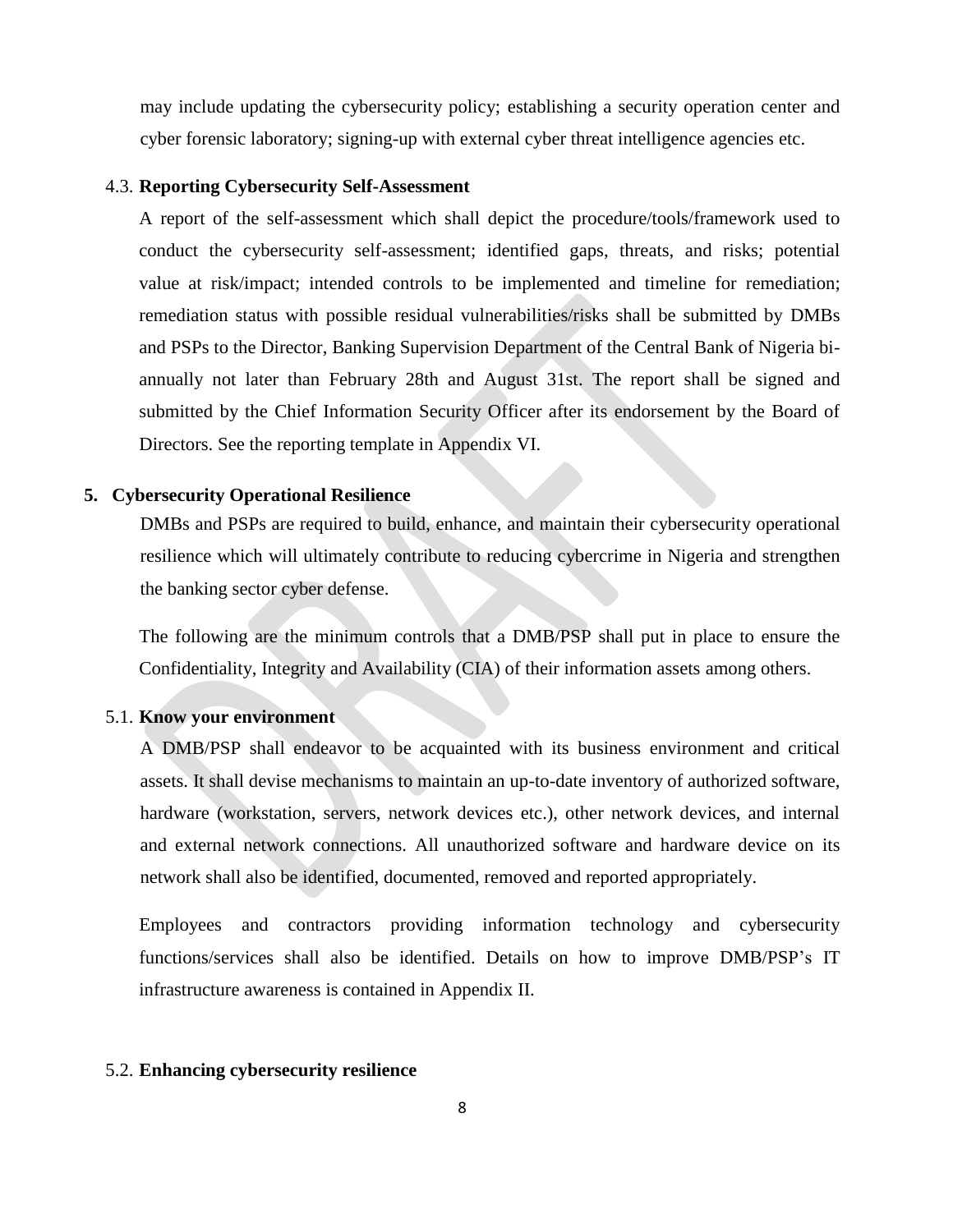A DMB/PSP shall continuously improve on its cybersecurity resilience. This is crucial for the prompt identification of system vulnerabilities; emerging threats and their associated risks; rapid cyber-incident response; increasing cybersecurity maturity level; ensuring the confidentiality, integrity and availability of information assets whilst promoting a safe and sound banking system in Nigeria.

Leveraging on the DMB/PSPs' resilient cybersecurity governance, risk management and compliance, a DMB/PSP shall adopt the measures in Appendix III and IV as the minimum cybersecurity baselines to enhance its cybersecurity resilience.

#### 6.1. **Cyber-Threat Intelligence**

A DMB/PSP is required to possess an objective knowledge – based on fact – of all emerging threats, cyber-attacks, attack vector, mechanisms and indicators of attack/compromise to its information assets which shall be used to make informed decisions.

To this end, DMBs and PSPs are required to:

- 6.1.1. Establish a Cyber-Threat Intelligence (CTI) programme which shall proactively identify, detect and mitigate potential cyber-threats and risks.
- 6.1.2. Establish a CTI policy (as part of the cybersecurity policy) approved by the Board of Directors to aid proactive identification of emerging cyber threat, trends, patterns, risks, and possible impact.
- 6.1.3. Identify and document various CTI Sources. See Appendix V for details.
- 6.1.4. Take informed decisions based on the CTI programme as it provides valuable information on areas susceptible to cyber-attacks, latest threats, attack vector etc. Decisions may include: reviewing the Bring Your Own Device (BYOD) policy; conducting emergency awareness training, vulnerability assessment, and penetration testing; review of vendor source codes, cyber-incident response plan, BCP/DR plans, vendor SLA; and increased system logging etc.
- 6.1.5. Promptly report all impending and challenging cyber-threats to their information assets to the Director of Banking Supervision of Central Bank of Nigeria using the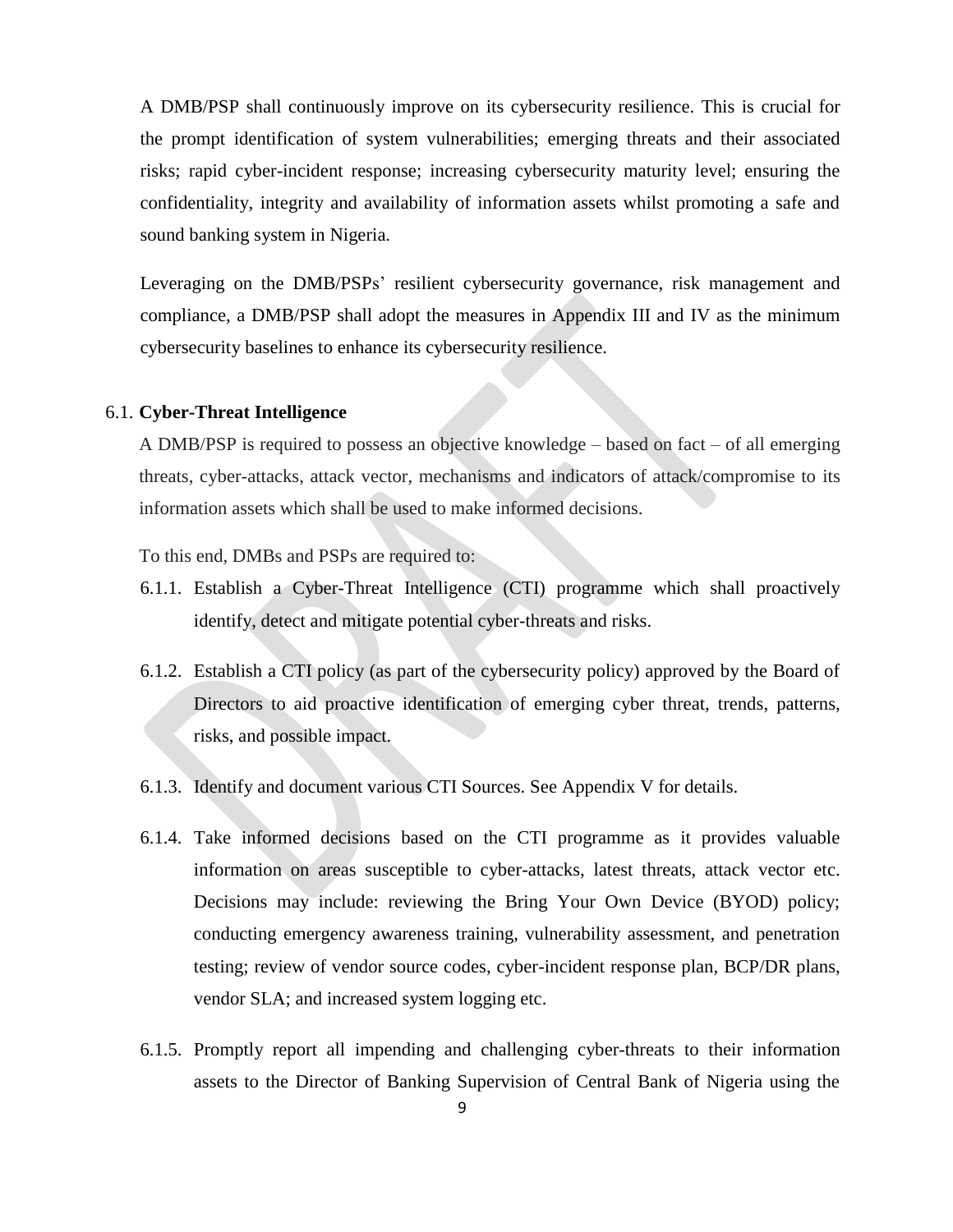Cyber-threat Intelligence Reporting template in Appendix VI after its endorsement by appropriate authorities.

#### <span id="page-12-0"></span>**7. Metrics, Monitoring & Reporting**

- 7.1. A DMB/PSP shall put in place metrics and monitoring processes to ensure compliance, provide feedback on the effectiveness of control and provide the basis for appropriate management decisions. The metrics should be properly aligned with strategic objectives and provide the information needed for effective decisions at the strategic, management and operational levels.
- 7.2. The metrics should assess the effectiveness of the DMB/PSP"s overall cybersecurity programme and measure its performance and efficiency. Tools may be employed to achieve this include key risk indicators, key goal indicators, etc.
- 7.3. The Board and Senior Management of DMB/PSP shall establish an effective and reliable reporting and communication channels throughout the institution to ensure the effectiveness and efficiency of the cybersecurity programme. The cybersecurity programme reporting process shall be consistent, timely, comprehensive, transparent and reliable. The measurement process should help to identify shortcomings and failures of security activities and provide feedback on progress made in resolving issues.
- 7.4. A reporting process that defines reporting and communication channels shall be established for the dissemination of security-related material such as changes in policies, standards, procedures, new or emerging threats and vulnerabilities.
- 7.5. The Board of Directors and Senior Management shall be provided with quarterly reports to keep them abreast of the state of the cyber/information security programme and governance issues in the DMB/PSP.
- 7.6. A DMB/PSP is required to report all cyber-incidents whether successful or not immediately after such incident was identified to the Director of Banking Supervision, Central Bank of Nigeria using the report format in Appendix VI. Where necessary and applicable, additional information should be provided afterwards.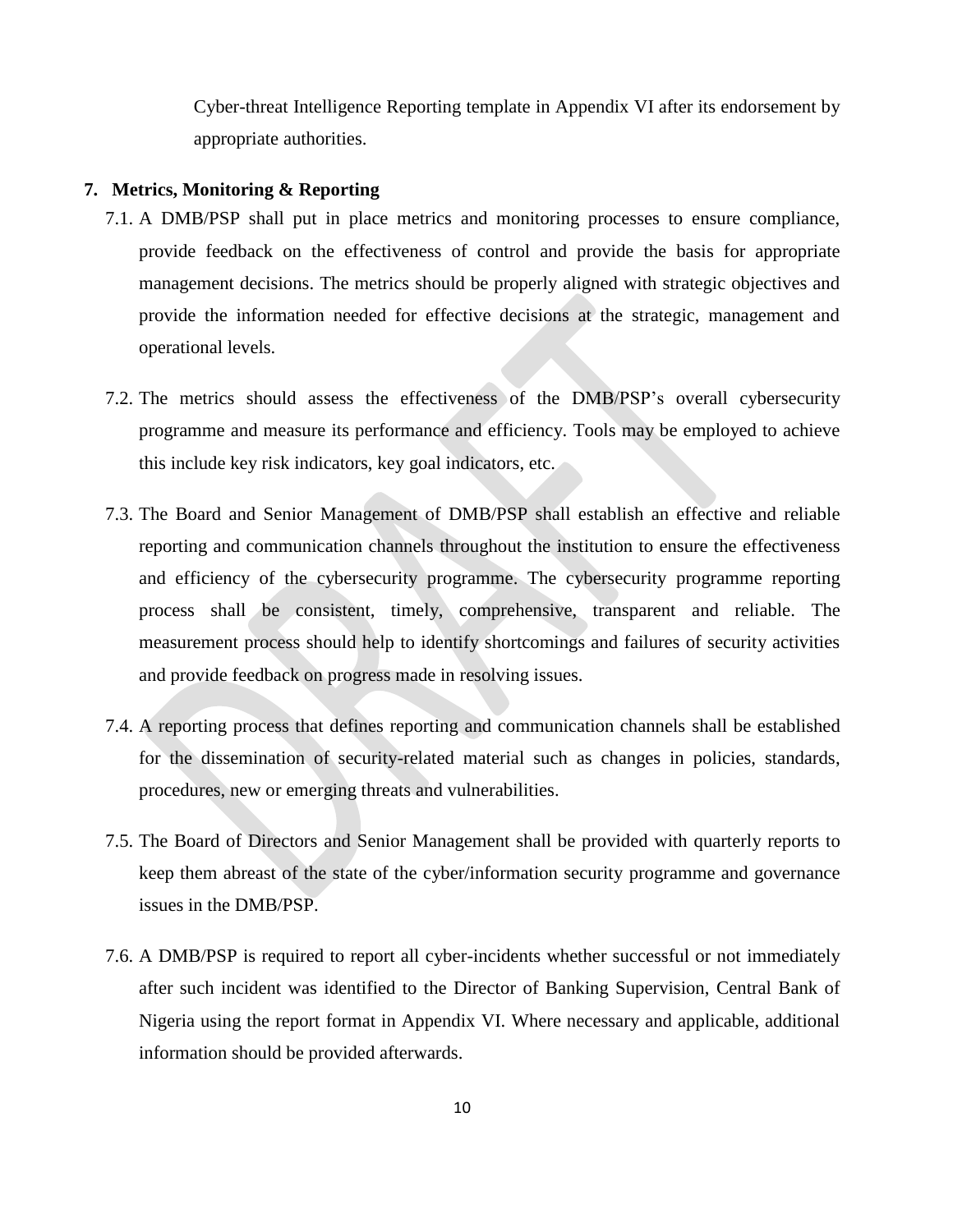#### <span id="page-13-0"></span>**8. Compliance with Statutory and Regulatory Requirements**

- 8.1. The Board and Senior Management of DMBs and PSPs shall ensure compliance with all relevant statutes and regulations such as the Nigerian Cybercrimes (Prohibition, Prevention etc.) Act, 2015 and all CBN directives to avoid breaches of legal, statutory, regulatory obligations related to cybersecurity and of any security requirements.
- 8.2. The Central Bank of Nigeria shall ensure the establishment of appropriate processes and procedures for the purpose of monitoring compliance with this framework and other extant laws and regulations.
- 8.3. Non-compliance with the provisions of this framework shall attract appropriate sanctions as may be determined by the Central Bank of Nigeria in accordance with the provisions of the CBN Act and BOFIA.

#### **9. Compliance**

The CBN shall monitor and enforce compliance with the provisions of the Guidelines.

#### **10. Effective Date**

This Guideline shall take effect from August 1, 2018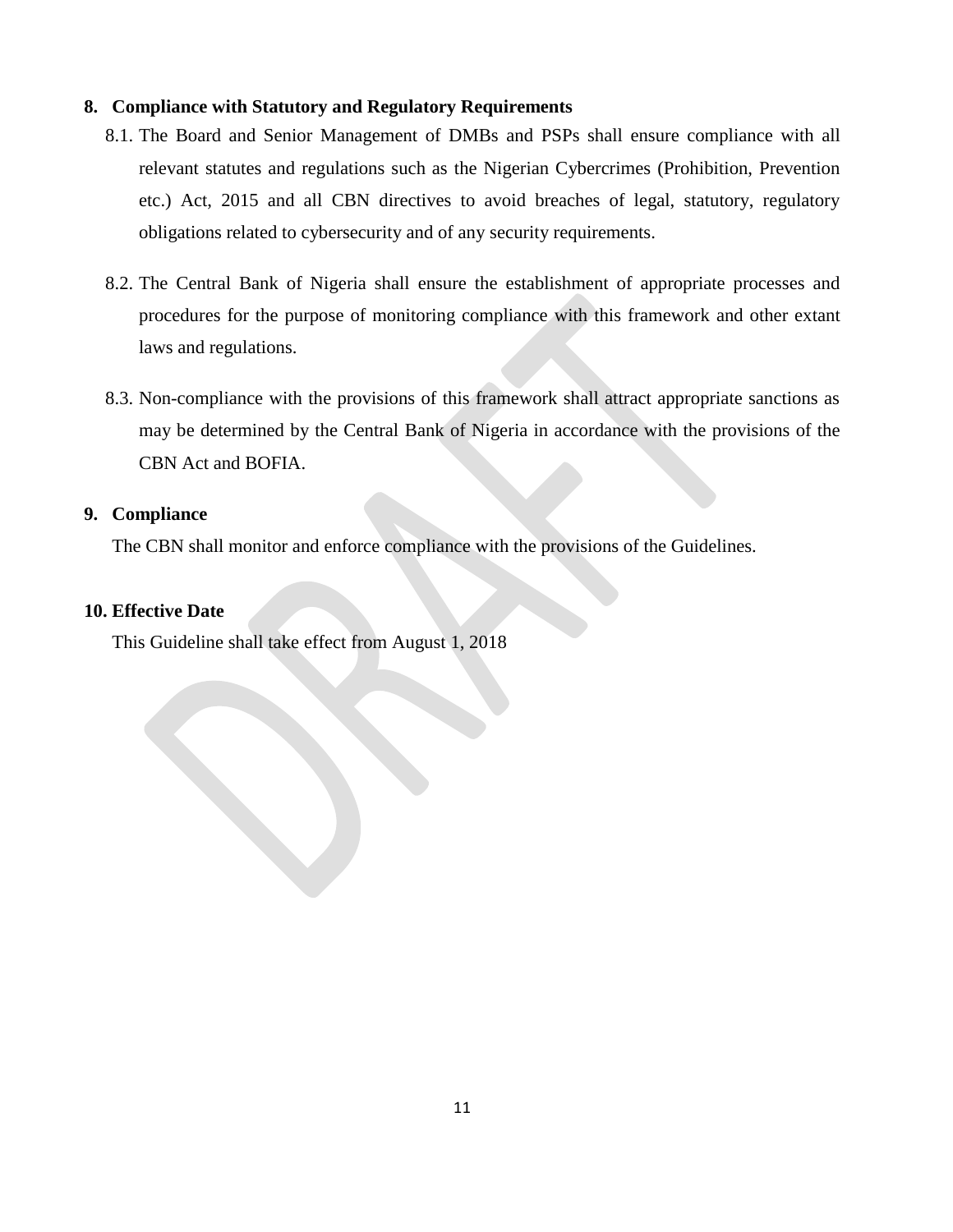## <span id="page-14-0"></span>*Appendix I: Cybersecurity Self-Assessment Tools*

- 1. The FFIEC Cybersecurity Assessment Tool <https://www.ffiec.gov/cyberassessmenttool.htm>
- 2. US-CERT Cyber Resilience Review (CRR)<https://www.us-cert.gov/ccubedvp/assessments>
- 3. ICS-CERT"s Cybersecurity Evaluation Tool (CSET) [https://ics-cert.us](https://ics-cert.us-cert.gov/sites/default/files/FactSheets/ICS-CERT_FactSheet_CSET_S508C.pdf)[cert.gov/sites/default/files/FactSheets/ICS-CERT\\_FactSheet\\_CSET\\_S508C.pdf](https://ics-cert.us-cert.gov/sites/default/files/FactSheets/ICS-CERT_FactSheet_CSET_S508C.pdf)
- 4. Payment Card Industry (PCI) Data Security Standard Self-Assessment Questionnaire <https://www.pcisecuritystandards.org/>
- 5. ISO 27001 [https://www.iso.org](https://www.iso.org/)
- 6. The CBN circulars relating to cybersecurity <https://www.cbn.gov.ng/documents/>
- 7. Nigerian Cybercrimes (Prohibition, Prevention etc.) Act, 2015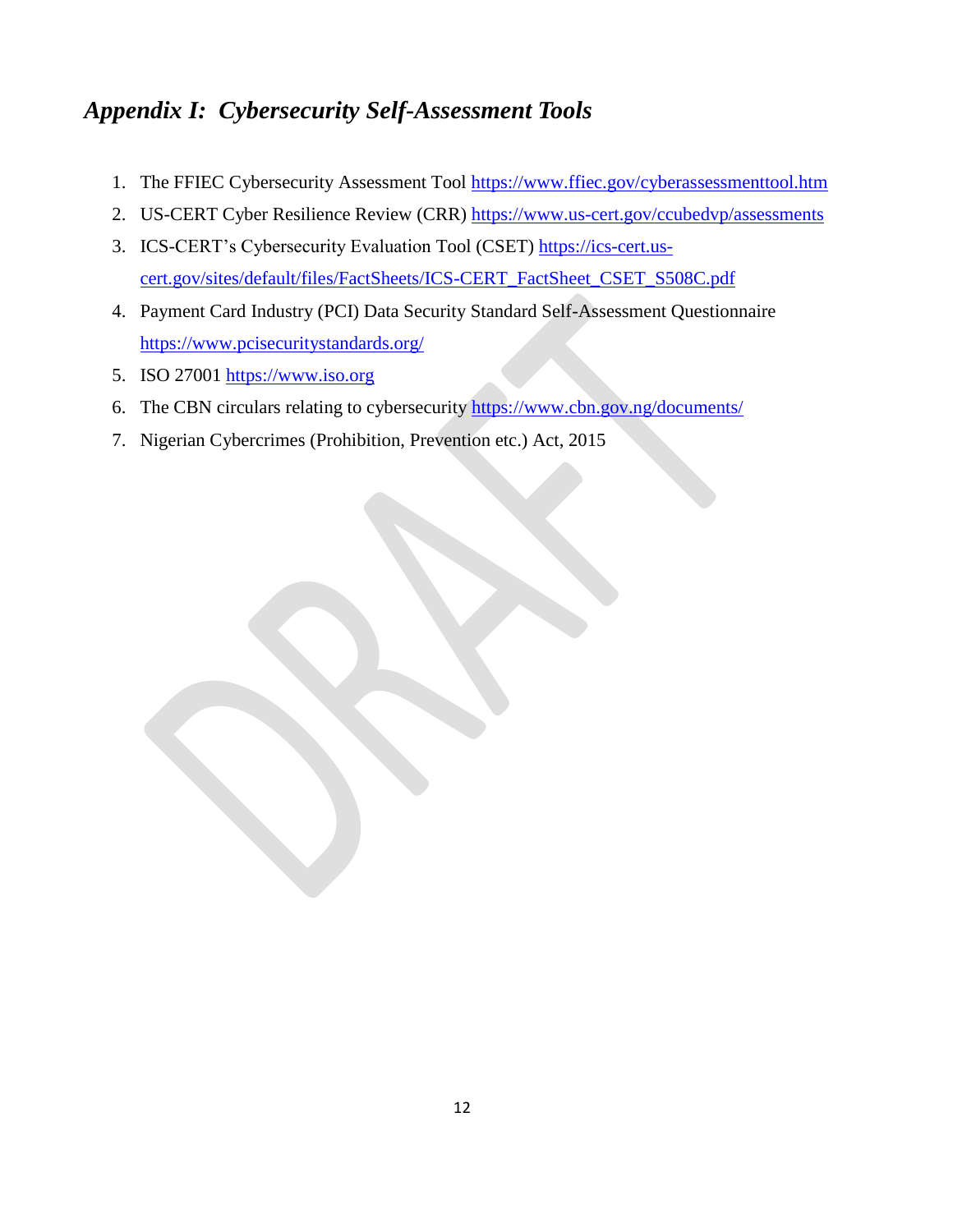### <span id="page-15-0"></span>*Appendix II: Know Your Environment:*

#### **1. Asset Management**

#### *Hardware:* A DMB/PSP shall:

- 1.1 Maintain an up-to-date inventory of all authorized devices such as workstations, laptops, switches, routers, firewall, printers, scanner, photocopiers, etc. used to process, store or transmit data/information in the institution.
- 1.2 Ensure that all identified devices are categorized not only by the criticality and sensitivity of the data/information they store, process or transmit but also on their mobility.
- 1.3 Assess and review the profile(s) of personnel(s) and/or third parties who have unrestricted/restricted access to devices identified in "1.1" above.
- 1.4 Automate the detection of unauthorized devices as they connect to the DMB/PSP"s network and ensure that only authorized devices are granted access to the network.
- 1.5 Ensure that all legacy systems but still-in-use (both critical and non-critical) shall be catalogued. Vulnerabilities associated with them shall be promptly identified and compensating controls applied and must be considered for upgrade.

#### *Software:* A DMB/PSP shall:

- 1.6 Devise a mechanism to maintain an up-to-date inventory of all applications/software (authorized and unauthorized) installed and/or running on all its systems. Unauthorized software/applications identified shall be considered for removal.
- 1.7 Ensure that the installation of applications/software including patches and hotfixes to authorized workstations/laptops, servers (including those on the demilitarized zone or DMZ), and mobile devices are centrally coordinated and managed.
- 1.8 Ensure that all legacy but still-in-use software and applications are catalogued. Vulnerabilities associated with them shall be promptly identified and remediated with adequate controls and must be considered for upgrade.
- 1.9 Establish controls to prevent unauthorized modification or removal of its authorized software/applications while preventing the installation of unauthorized software/applications on its network.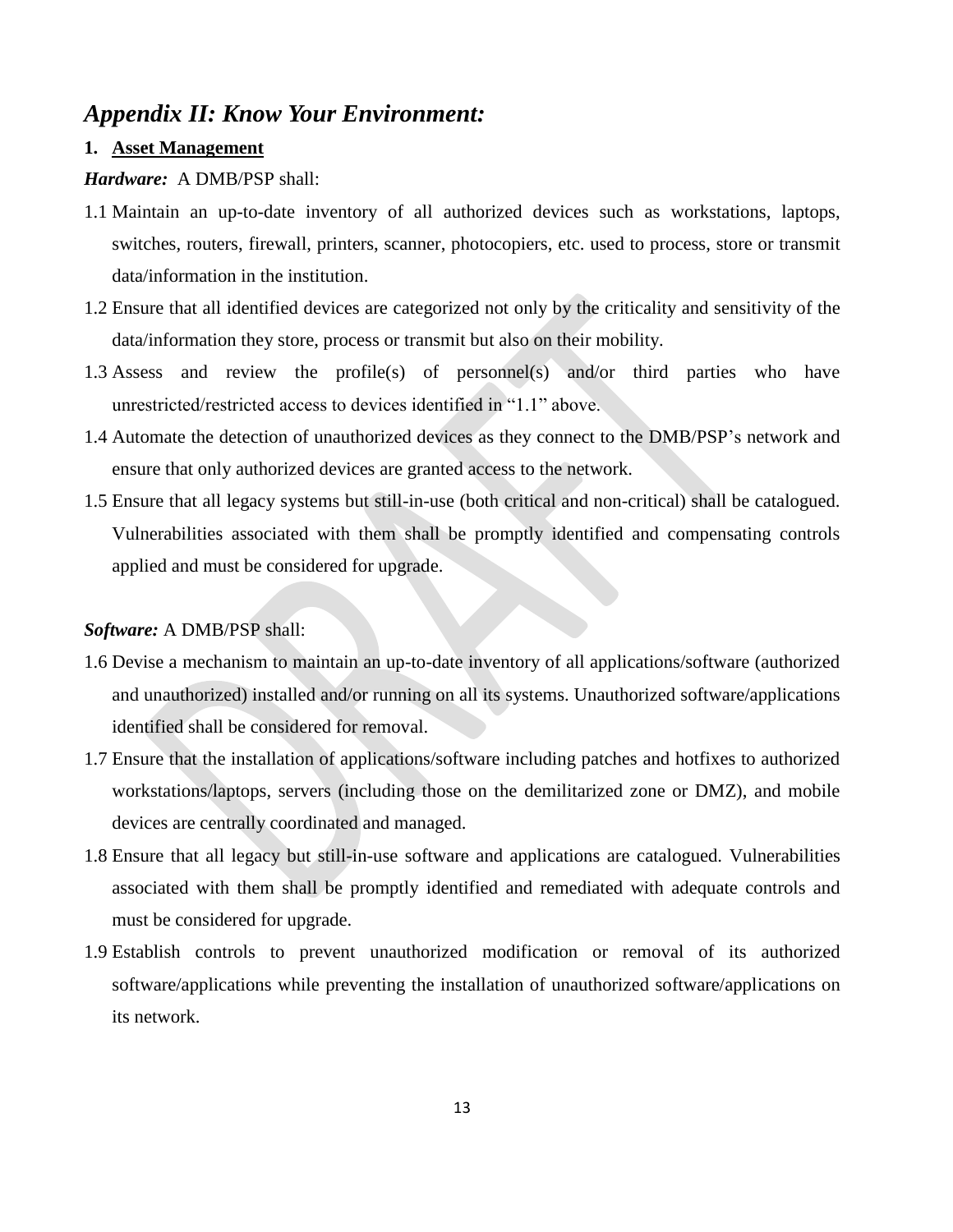#### *Other Network devices:* A DMBs and PSPs shall:

- 1.10Maintain an approved up-to-date network topology of their wired and wireless networks irrespective of their location;
- 1.11Maintain a catalog of all dedicated/frequently-used network connection(s) to regulatory authorities, switches, vendors/contractors, and wholesale customers with details of the objectives of such connections;
- 1.12Devise a mechanism to maintain an up-to-date inventory of all other authorized network devices - ATMs, IP Phones and surveillance camera etc. - connected to its network. Unauthorized other devices shall not be granted access to the network; and
- 1.13Ensure that risks associated with these devices are regularly assessed, documented and mitigated promptly.

#### 2. **Staff/Employee:**

The Management of a DMB/PSP shall:

- 2.1 Identify all employees whose job description is to implement, enforce, and review its physical and technical security controls; this includes but not limited to IT system, IT security administrators, security guards, etc.
- 2.2 Conduct background check on employees who implement policies, procedures used to protect sensitive information, and plausibly know ways of circumventing those control e.g. IT system administrators and security guards.
- 2.3 Ensure that risks associated with this category of employee are regularly assessed as part of the enterprise risk assessment framework. Background check shall be periodically conducted to gather reliable information about such employees.
- 2.4 Ensure that rotation of job duties and responsibilities; and mandatory vacation/leave are employed to thwart opportunities for collusion, fraudulent activities, and key-man risk.
- 2.5 Ensure that access rights assigned to all users is based on the principles of separation of duties and least privilege.

#### **3. Vendor/Contractors/Third-parties:** A DMB/PSP shall:

3.1 Maintain an up-to-date inventory of services rendered by vendor/contractor/third-parties with valid Service Level Agreement (SLA).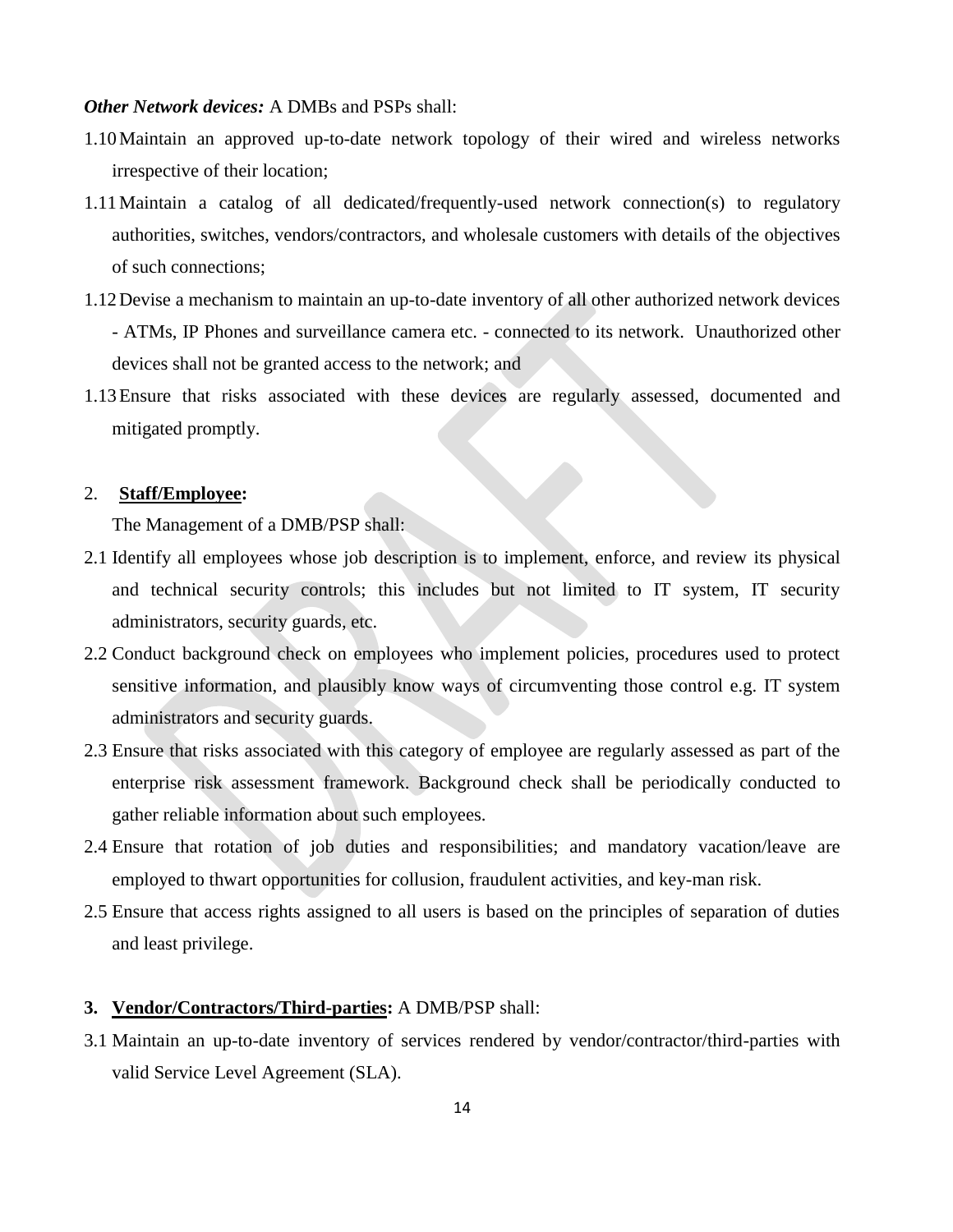- 3.2 Ensure that each SLA contains at minimum, details of service rendered, Non-Disclosure Agreement (NDA), Roles and Responsibilities of each party, Duration, Vendor Service Level Manager, Service Quality metric/evaluation criteria, and the Right to Audit clause.
- 3.3 Audit their vendors/contractors/third-parties in order to ensure/enforce compliance with the SLA; and promptly identify risky parties; if possible, visit their office/ IT processing facility
- 3.4 Assess the qualification, skills and/or experience of vendor staff assigned to them by their vendors/contractors/third-parties.

#### **4. External Connection:** A DMB/PSP shall:

- 4.1 Identify and document all connections to third-parties wholesale customers, vendors and switches that provide Value Added Service (VAS) - ; the objective of each connection shall be documented and reviewed regularly.
- 4.2 Assess, document, and mitigate all risks associated with the identified external connections appropriately.
- 4.3 Where applicable, visit the data center and network infrastructure facilities of third-parties; access their approved cybersecurity policies and ensure it addresses all cybersecurity concerns.
- 4.4 Ensure that third-party accesses are restricted to only authorized segment of the network; only specific IP addresses from the third-party shall be allowed, and restrict connection(s) to a period of time (where applicable).
- 4.5 Always log, monitor, and review all third-party connections to their network.
- 5 **Payment Service Providers:** Where a DMB/PSP (in a nested PSP relationship) engage a Payment Service Providers (entity); third-party for the storage, transmission, processing and security of cardholder data, the DMB/PSP shall:
	- 5.1 Identify, review and document the services provided by the entity.
	- 5.2 Determine and document the scope of the entities involvement in storing, processing, or transmission of cardholder data and the effect on the security of the Cardholder Data Environment.
	- 5.3 Identify and document the technology used by the entity for the services provided.
	- 5.4 Identify and document whether an additional third-party is used by the entity to deliver the services rendered.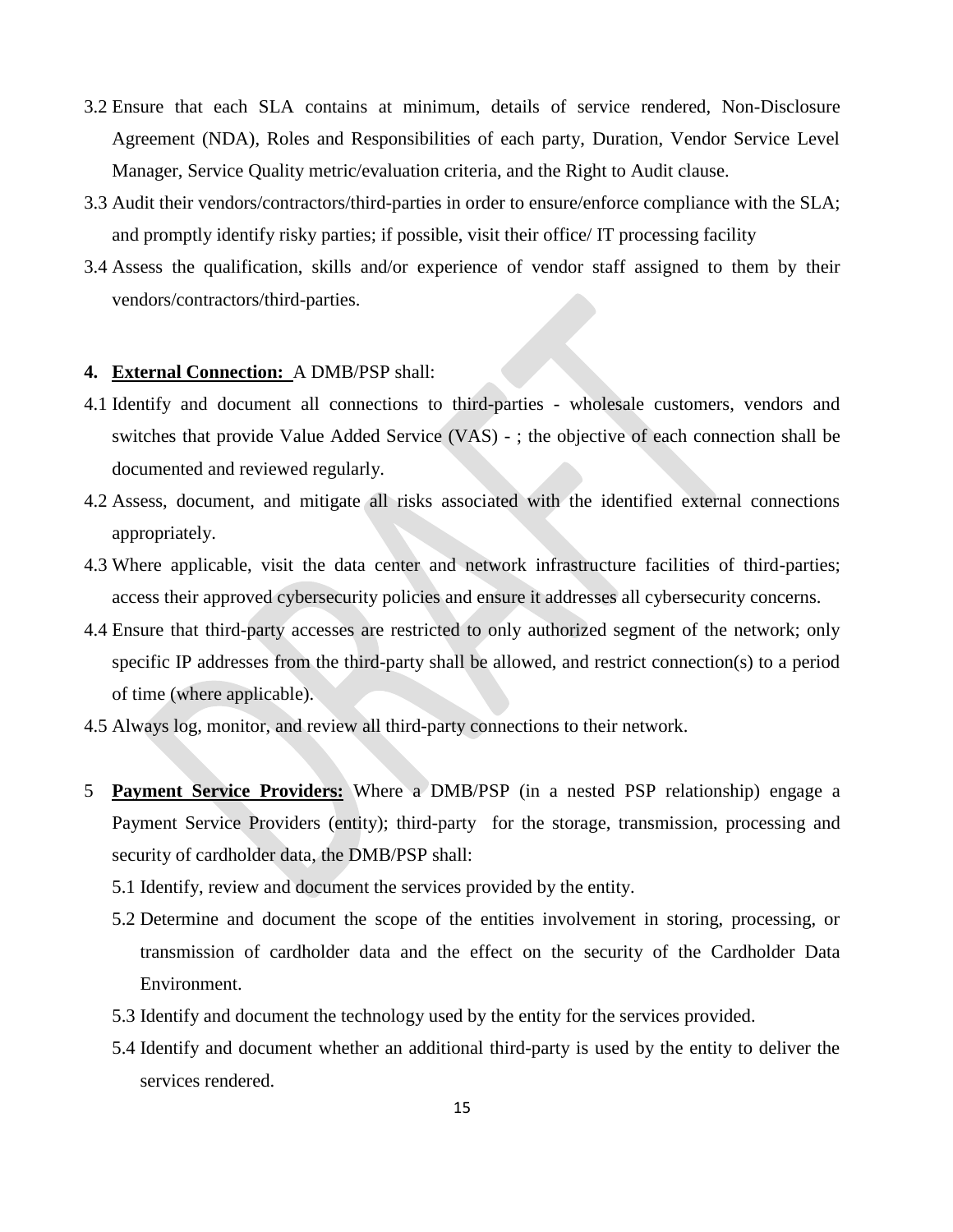- 5.5 Identify the facilities of the entity where cardholder data/information is located.
- <span id="page-18-0"></span>5.6 Obtain the following documentation from the entity to validate PCI DSS compliance for the service rendered: Report on Compliance (ROC); Attestation of Compliance (AOC); Self-Assessment Questionnaire (SAQ); and ASV Scan Report Attestation of Scan Compliance (AOSC).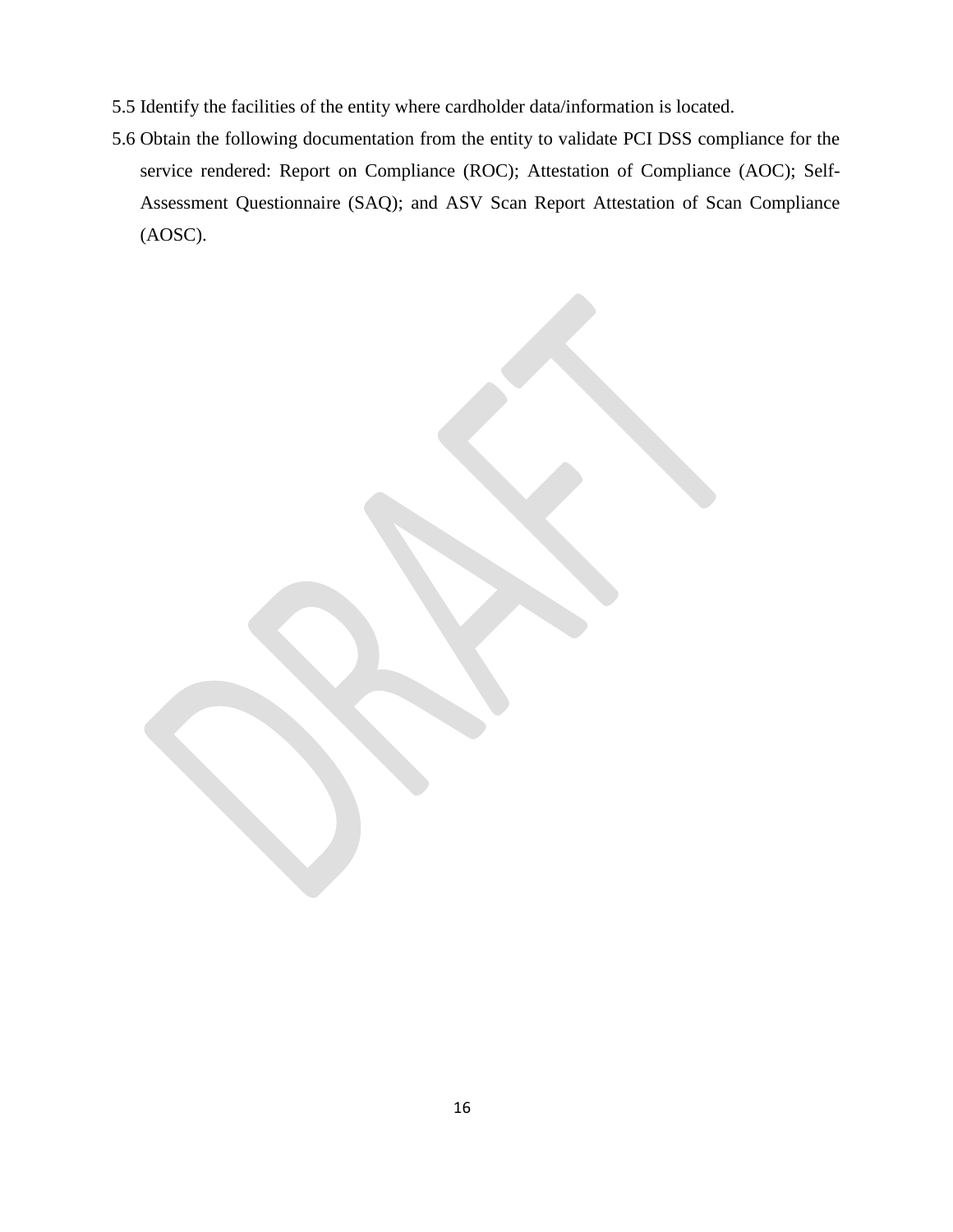### *Appendix III: Enhancing Cybersecurity Resilience*

This section provides the minimum controls required for a DMB/PSP to continue to support and provide business services even in the event of an unprecedented cyber –attacks. It provides controls on access right management, secure system configuration, cybersecurity awareness , data loss prevention, system life cycle management, vulnerability management, continuous security monitoring, and enhancing incident response capabilities.

#### 1. **Access Control:**

A DMB/PSP shall establish an access control policy which ensures that:

- a. There exists mechanism, standards and procedures that govern users, systems and service accounts access provisioning, identification, and authorization to all systems, network, and applications.
- b. All workstations/laptops, end-users, service accounts, network devices (internal and external), and administrators have identities and credentials to access the bank"s resources.
- c. Access to its information assets (including customer information), resources and connected services/facilities at any time are limited to only authorize users, services, processes or devices (including wireless network) based on the principle of least privilege and guided by an access control matrix.
- d. Authorizations given to users, service and system accounts are limited to the functions/ services they provide; where necessary implement logon time and days restriction.
- e. Physical access to assets is controlled based on the criticality and sensitivity of the information processed, stored and transmitted by them.
- f. The repositories of all users, administrator, and system identities and credentials are protected.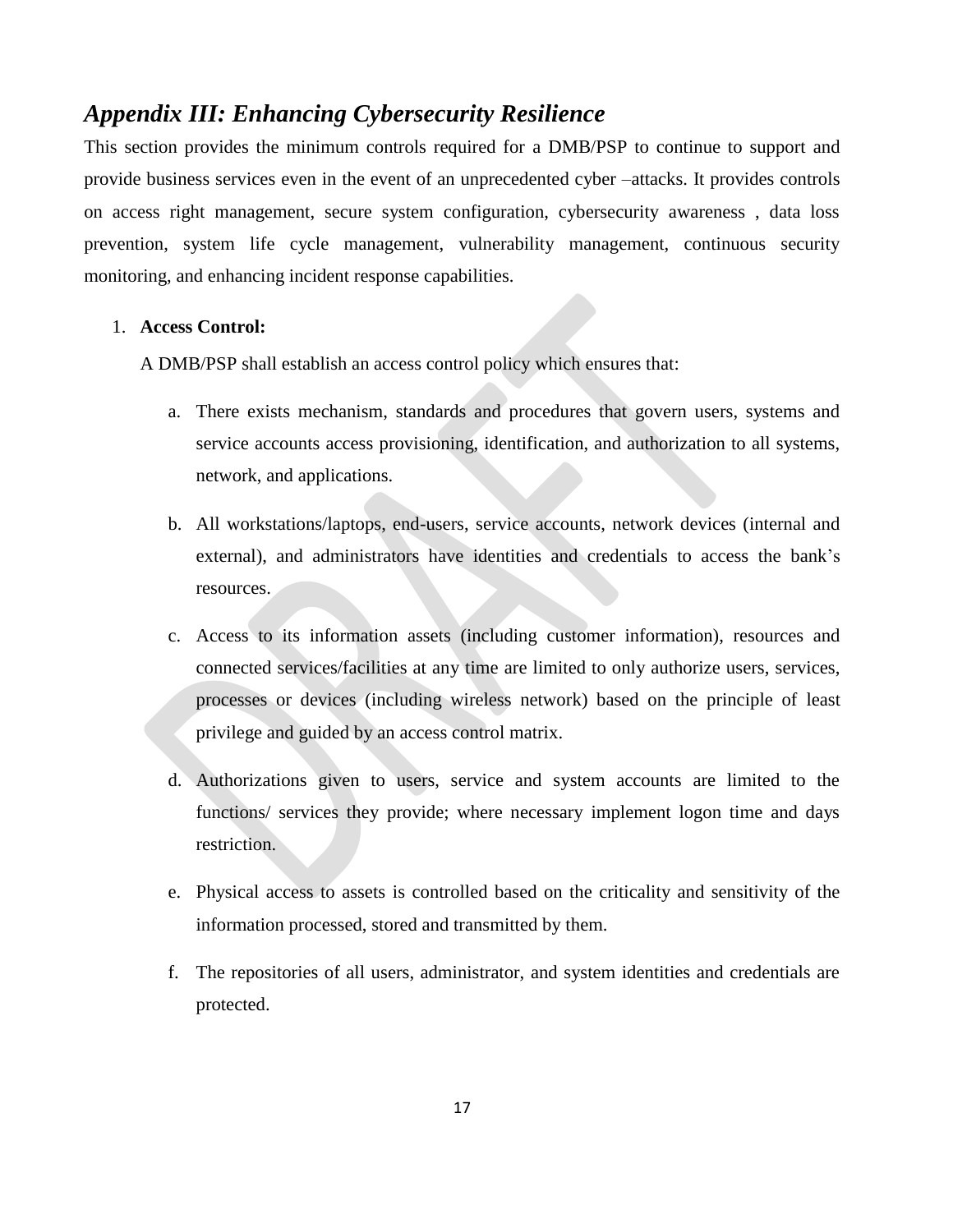- 2. **Secure System Configuration Management:** To enhance resilience through system configuration, a DMB/PSP shall:
	- a. Acquire and deploy systems/applications with in-built resilience configuration.
	- b. Develop minimum security baseline configuration such as anti-malware; data loss prevention solutions; and systems security settings for workstations/laptops, servers, applications/software including network devices governed by vendor recommendations, informative references in Appendix IV and the CBN guidelines.
	- c. Devise mechanisms to logically apply and maintain their cybersecurity policies and security baseline configuration on systems, applications and network devices.
	- d. Establish a Standard Operating Procedures (SOP) for all IT processes and activities.
	- e. Audit the security configurations items on system and network devices to ensure compliance with preconfigured security settings.
	- f. Devise a mechanism to monitor, detect, log and report all unauthorized system configuration changes; where possible, the mechanism shall re-apply the security configuration seamlessly.

#### 3. **Cybersecurity Awareness Training:**

Educating employees, contractors and customers on cybersecurity is imperative for a secure cyberspace. To this end, a DMB/PSP shall:

- a. Develop cybersecurity awareness training contents, taking cognizance of the prevailing cyber threats, cyber risk, and various attack-vectors.
- b. Ensure that the content of the cybersecurity awareness training include information contained in the DMBs and PSPs" cyber security policy, roles and responsibilities of all parties, and emerging cyber –threats.
- c. Mandate all Board members and employees to participate the training programme.
- d. Ensure that third-party/vendor also undergo the bank"s security awareness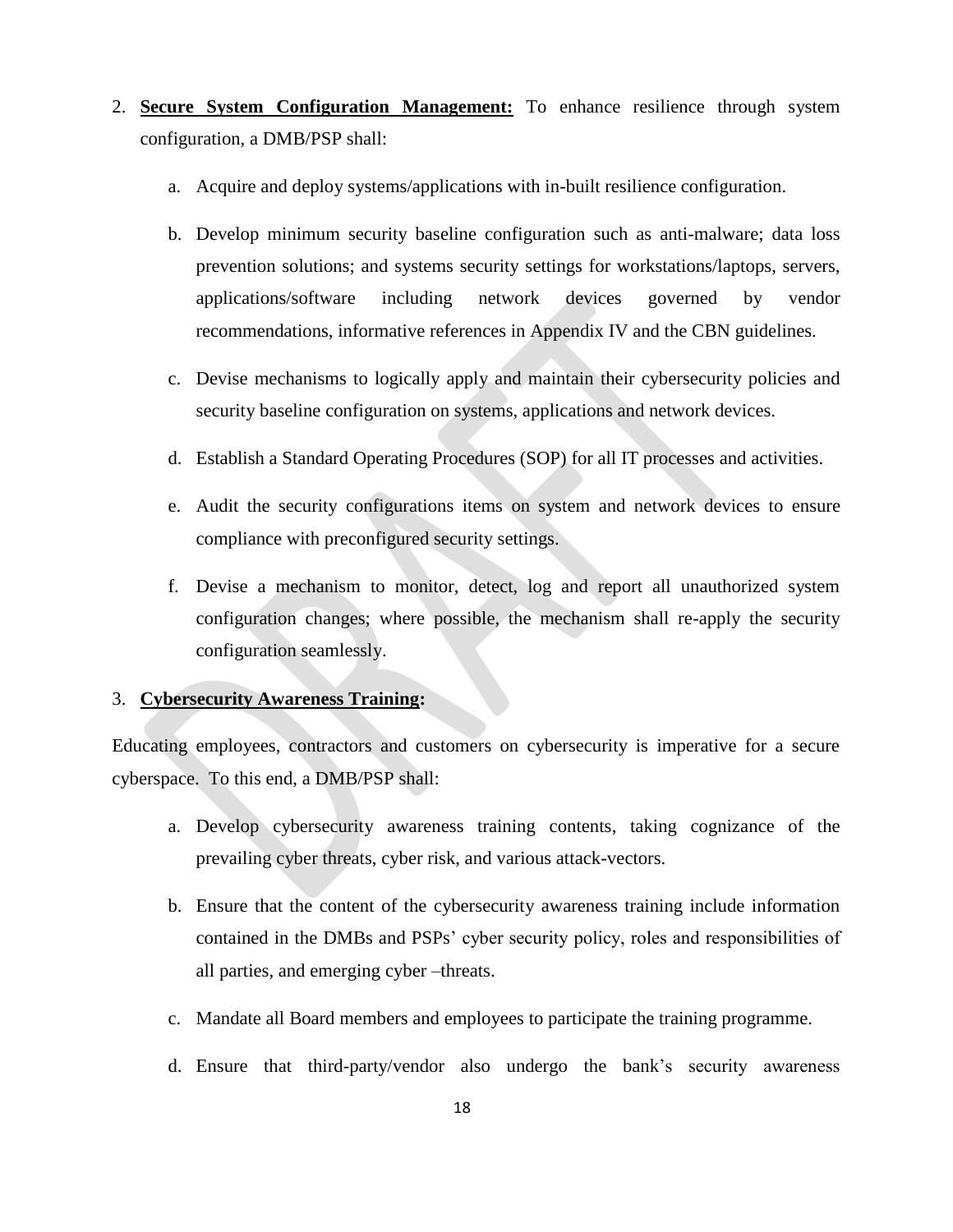programme as well.

- e. Communicate cybersecurity awareness to their customers in the language they understand; possibly in local dialect at least monthly or when there is an identified cyber-threat or attack vector. SMS
- f. Devise mechanisms to communicate cybersecurity awareness messages to all their customers in the language they understand irrespective of their location. To thwart phishing attack among others, the messages shall be communicated in English and local dialects at least monthly or when there is an identified cyber-threat/attack vector via SMS, emails, radio, newspapers etc.

#### 4. **Data Loss Prevention:**

Protecting and controlling the accessibility and usage of sensitive and critical information within and outside the corporate network is a major goal of cybersecurity resilience. Hence,

- *a.* A DMB/PSP shall develop a data loss/leakage prevention strategy to discover, monitor, and protect sensitive and confidential business and customer data/information at endpoints, storage, network, and other digital stores, whether online or offline.
- *b.* The strategy should provide but not limited to a mechanism that:
	- *i.* classifies both structured and unstructured data/information;
	- *ii.* discovers where sensitive/confidential data/information are stored;
	- *iii.* monitors how sensitive/confidential data/information are being used;
	- *iv.* continuously protects data whether the endpoint is on/off the corporate network;
	- *v.* addresses notable data loss concerns through USB, e-mail, mobile phones and web;
	- *vi.* takes prompt actions when a potential data breach is suspected or detected: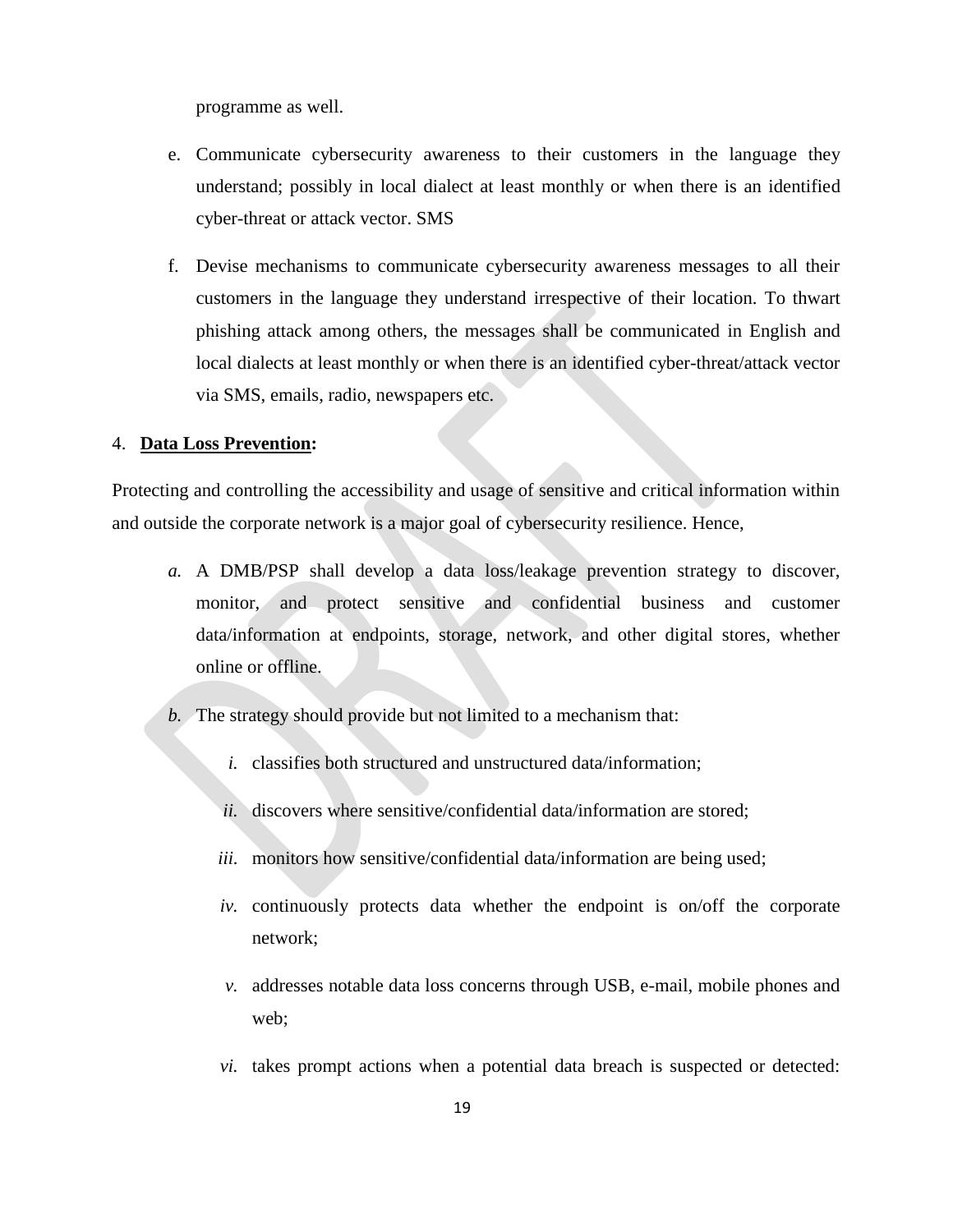educate employees through a warning pop-up message, encryption, or prevent the action; and

- *vii.* establishes to management a reduction in data loss risk in institution
- *c.* Critical and sensitive information on assets shall be formally managed throughout removal, transfers, and disposition. All assets identified for disposal shall undergo degaussing, and/or total destruction; in accordance with its approved policy.
- *d.* A DMB/PSP shall validate that similar control exist at vendor managed facilities such as co-location data centers, and cloud service providers.

#### 5. **System Life Cycle Management:**

In managing the life cycle of systems, a DMB/PSP shall:

- *a.* Establish policies and procedures that consistently oversee the lifecycle (identification, acquisition/development, maintenance/update, and disposal) of applications, components, and systems.
- *b.* Ensure that cybersecurity control are considered and incorporated in all stages of the system/application lifecycle. The business requirement for the acquisition/development of systems/applications shall also identify and document the security requirements. This includes but not limited to access control, access right management, authentication, event logging, audit trail, user session management, separation of duties, and least privilege etc.
- *c.* Validate that the systems/applications meet all other requirements (functional, performance, reliability, etc.) and any applicable CBN regulations before they are deployed.
- *d.* Ensure that all in-house applications are developed in-line with secure coding practices such as threat modeling, input validation, least privilege, fault deny, defense in-depth, and fail secure whilst mitigating against OWASP vulnerabilities. These applications shall also be thoroughly tested by a team of independent software testers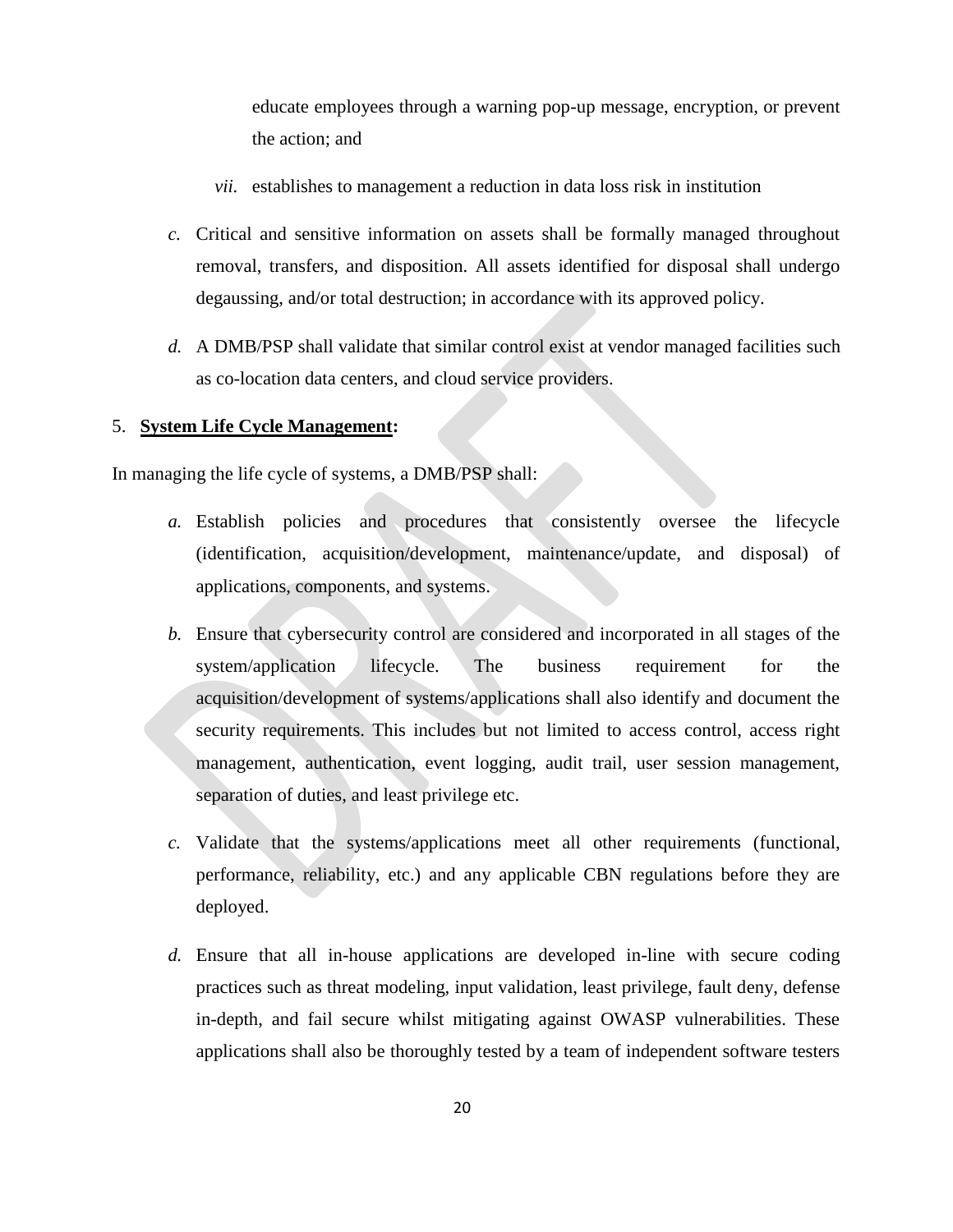and business/application owners.

- *e.* Separate the production/live environment from the development/testing environment(s).
- *f.* Establish a procedure for the maintenance of on-site and remote organizational assets to prevent unauthorized access.
- *g.* Adopt cryptographic controls such as public key infrastructure, hashing and encryption to guard confidential and sensitive information against unauthorized access.

#### 6. **Vulnerability Management**:

A DMB/PSP shall promptly identify latent weaknesses in their IT infrastructure (assets), account profiles (system administrators and privileged users), and vendors.

#### *a. Information Assets:*

To promptly identify all system vulnerabilities and cybersecurity risks to operations and IT assets, a DMB/PSP shall:

- i. Implement a vulnerability management strategy; approved by the Board of Directors.
- ii. Establish an automated mechanism to detect all vulnerabilities in its assets. This includes but not limited to workstations, network devices, servers (production, test and development), etc. The vulnerabilities and threats shall be documented; potential business impact and likelihood shall also be identified.
- iii. Conduct vulnerability assessment at least quarterly or when there is a significant change (such as installation of new systems, devices, applications, etc.) to the bank"s information processing infrastructure or when vulnerabilities are made known.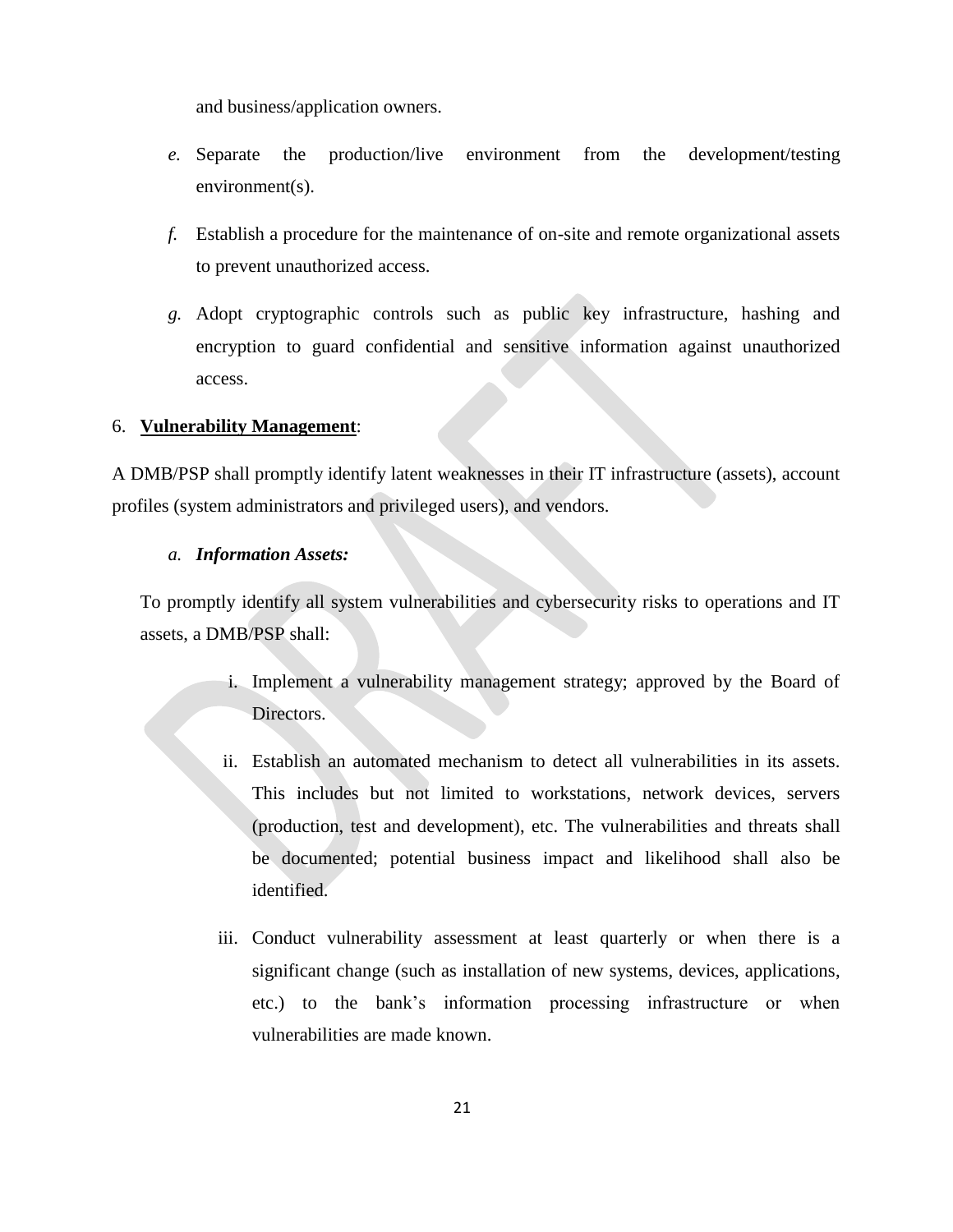- iv. Further identify vulnerabilities in their assets by engaging professionals in this field to conduct Penetration Tests (PT). The PT shall be conducted frequently on internet-facing systems/applications.
- v. Continuously identify the inherent risks and vulnerabilities associated with IT platform/protocols used for business services e.g. USSD and SMS mobile Banking protocols
- vi. Promptly categorize and resolve issues identified during vulnerability assessment based on their criticality, likelihood and impact. Subsequent validation to assess closure of such vulnerabilities shall also be done. The sources of the identified vulnerabilities such as a flaw in security policy, system misconfiguration, inconsistent Standard Operating Procedure (SOP), non-compliance to change management processes, and superficial risk assessment shall also be addressed to thwart future occurrence.
- vii. Have a dedicated team that incessantly monitors the release of security patches/updates by their vendors / OEMs. Security updates are mandatory, and shall be deployed quickly in accordance with DMBs and PSPs" patch management policy. Patches for well-known or zero day vulnerabilities shall also be applied swiftly in accordance with its emergency patch management process.
- *viii.* Establish an efficient mechanism and processes to identify assets patch compliance status - on operating system and application software on users' laptops and desktop, servers (including those on the DMZ), virtual machines, etc. - and remedy patch deficiencies.

#### *b. System Administrators And Privileged Accounts:*

To limit exposure to insider threat, a DMB/PSP shall:

i. Identify all employees and system/service accounts with super-privileges on each system, application, database, and device; and enforce segregation of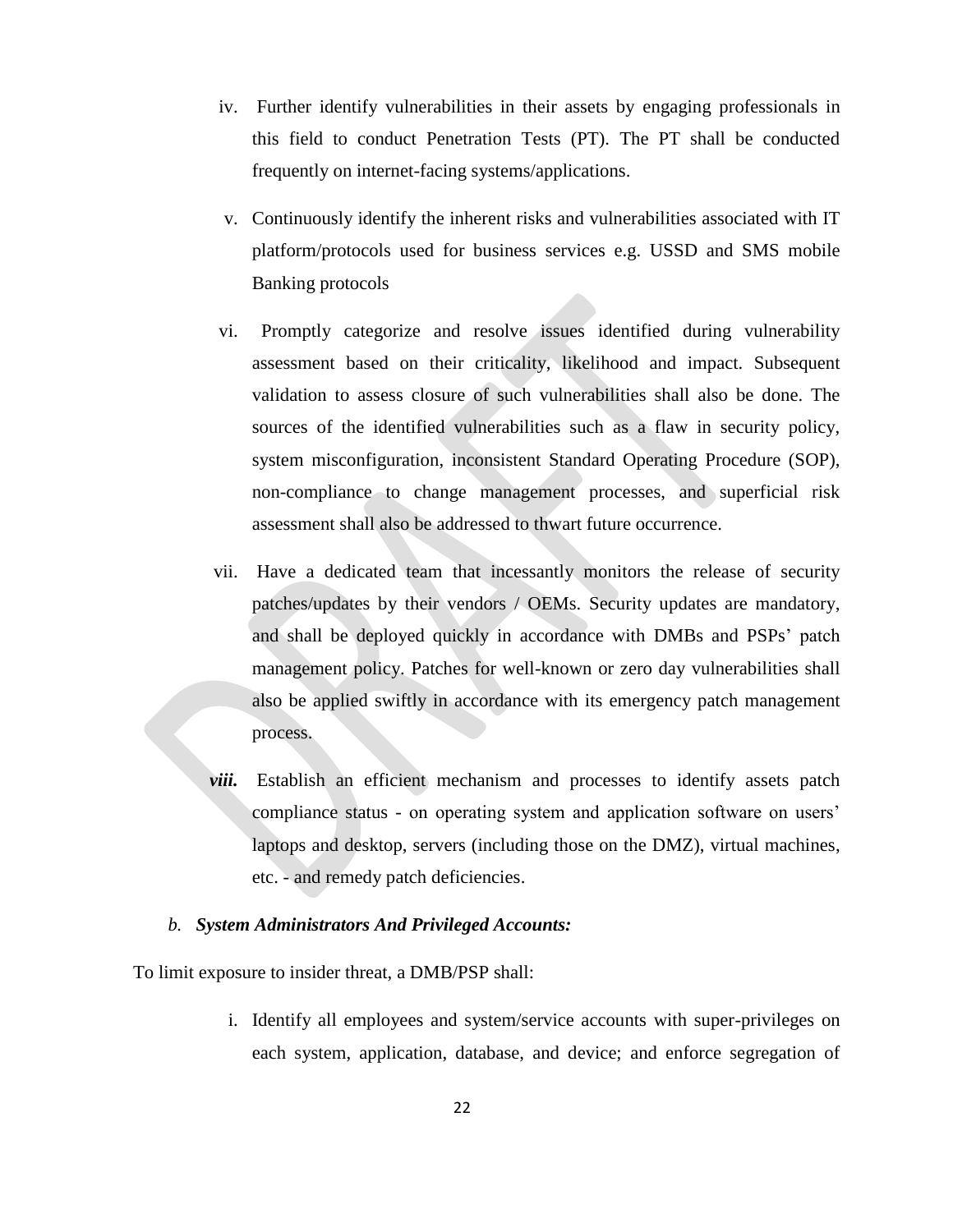duties and principle of least privilege for these accounts.

- ii. Where applicable, enforce password and account-management policies and practices to these accounts as-well. Use of shared default/anonymous privileged account by multiple users is highly prohibited.
- iii. Ensure that no single administrator have unfettered access to its critical systems. Logon credentials to critical systems, applications, and network shall be created and separately documented by at least 2 different employees.
- iv. Change the logon credentials of default system accounts on assets before they are connected to the network. This shall apply to test and development servers as well.
- v. Establish a strategy, mechanism and an intelligent procedure to log, monitor, and audit actions performed by these accounts. All logs/audit trails shall be preserved and regularly reviewed in accordance with each institution"s account management policy.
- *c. Vendors*:

#### A DMB/PSP shall ensure that:

- i. No vendor has unfettered access to its systems, database, network and applications (especially the core application).
- ii. If a vendor needs to access its information asset, management approval shall be sought and such access shall be administered by an authorized administrator.
- iii. No vendor given logged-on to its information assets shall be left unattended to. Their actions shall be logged and closely monitored at all time. If possible, conduct a background check on all vendor staff before they are granted access.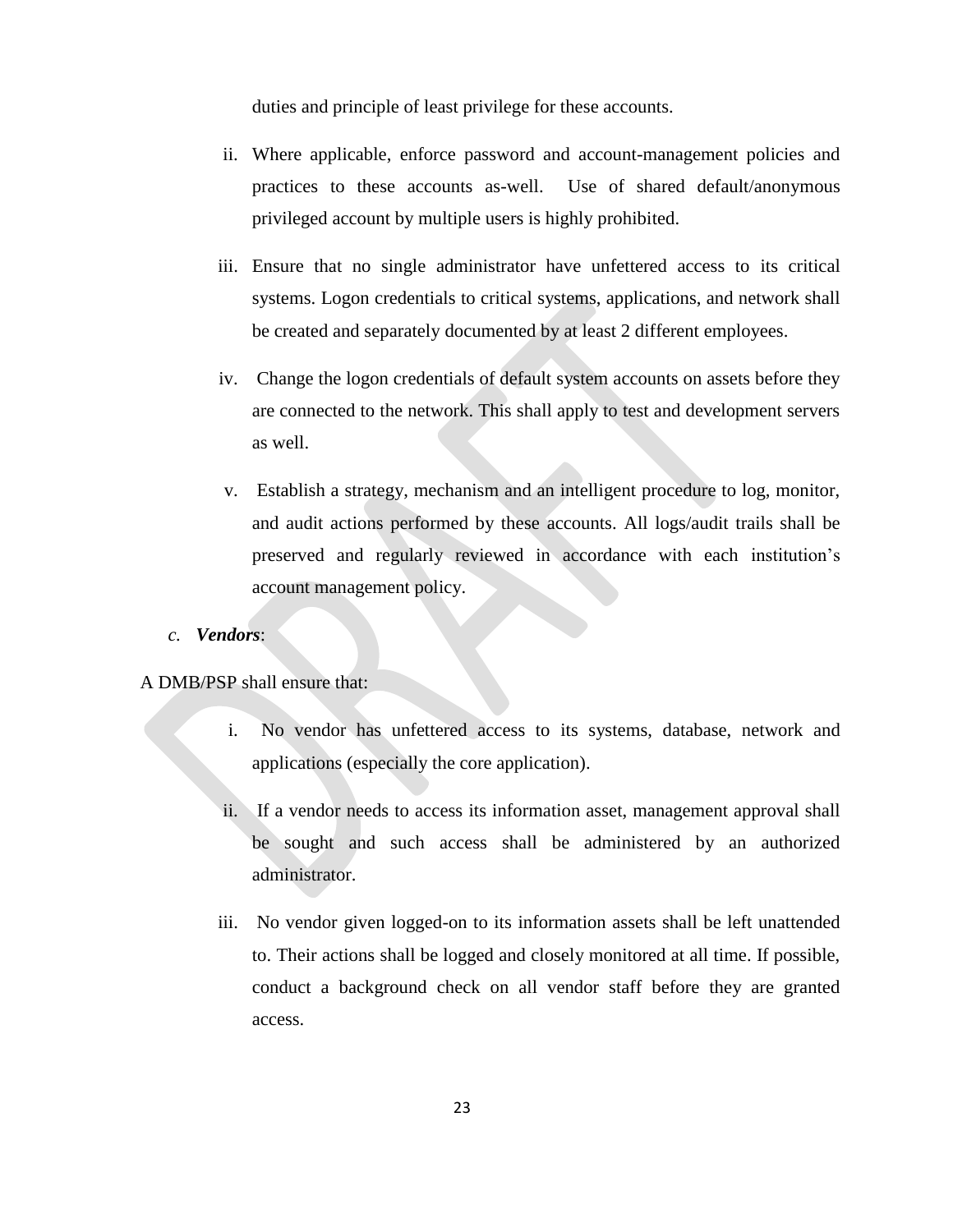#### 7. **Continuous Security Monitoring:**

There shall be an ongoing awareness of information security vulnerabilities and threats to support s DMB/PSPs risk management decisions. To improve surveillance, it shall:

- a. Determine what needs to be monitored by: gathering information about all systems, databases, and network that support business activities; analyze reports about cyber-incidents that have occurred in the past; evaluate the recommendations from both recent internal and third-party audits/ risk assessment of the network; and report of its cybersecurity self-evaluation.
- b. Identify the key dependent variables people, system, database, network and services – that the technical components of the continuous monitoring strategy will depend on.
- c. Determine appropriate performance metrics for those variables; this includes but not limited to skills, system availability, event logging capability of systems to be monitored etc.
- d. Establish how the log data collected from various sources will be stored and secured.
- e. Categorize the identified systems and processes needed to be monitored according to their criticality and sensitivity to its operations.
- f. Define a continuous security monitoring policy/strategy which shall be approved by the Board of Director; it shall include but not limited to the identified systems and processes, key dependent variables and their performance metrics, roles and responsibilities, duration to retain log data, events that would trigger these systems to send alerts, monitoring intervals/frequency, and how identified cyber-incidents / breaches will be contained, treated, documented, and reported.
- g. Determine a baseline of operations and expected data flows for users, systems, and network of the identified systems. This includes but not limited to logon hours, network traffic threshold, level of processor utilization, etc.
- h. Implement across all-delivery channels a risk-based transaction monitoring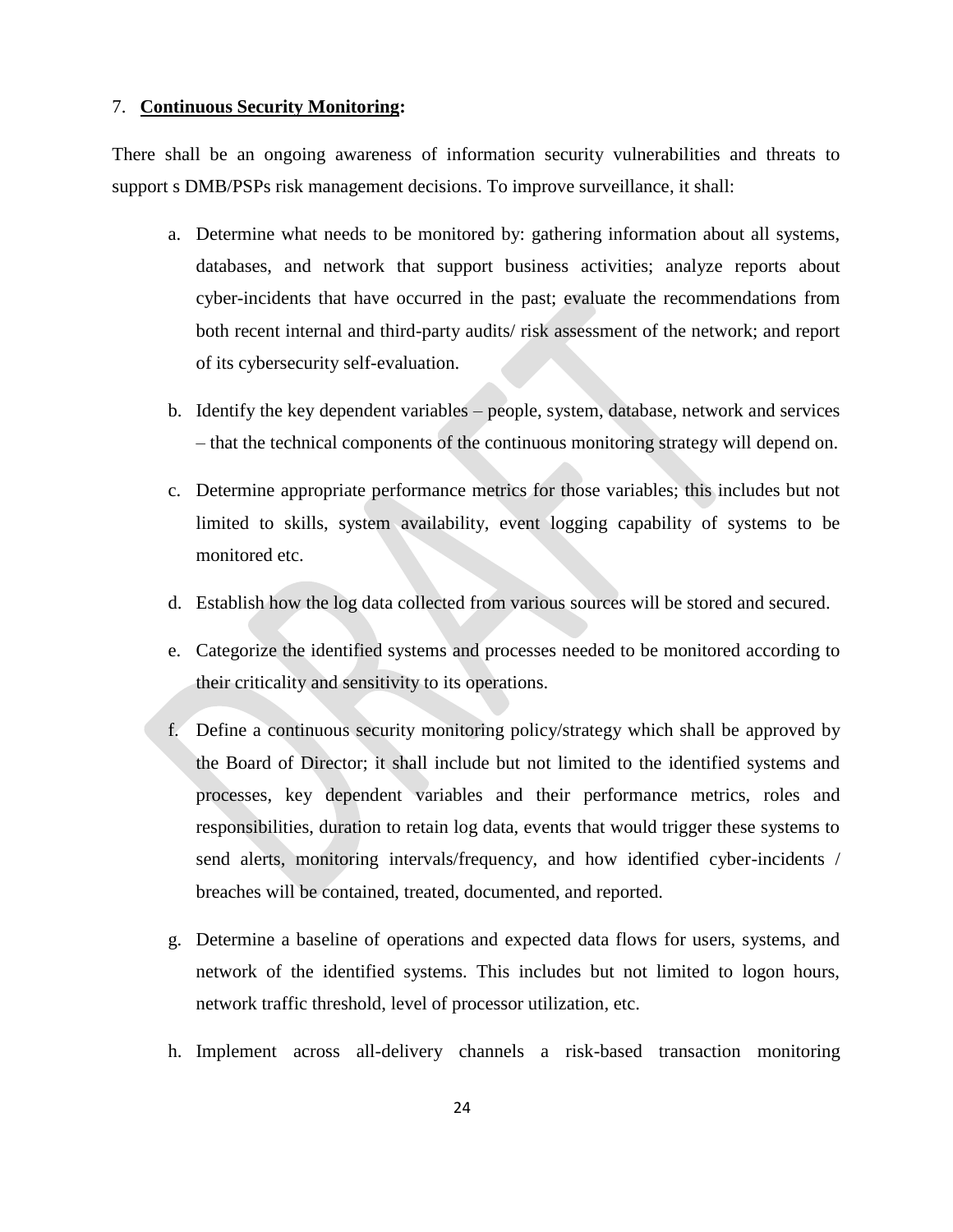mechanism which shall securely notify customers of all payment or fund transfer transactions above a specified value defined by customers.

- i. Establish a non-intrusive real-time monitoring mechanism to collect, correlate, and detect anomalous user, administrator, system, and process/service activities on system, database, and network in a timely manner while verifying the effectiveness of protective measures in place.
- j. Ensure that the mechanism provides Value Added Services (VAS) such as separating real events from nonimpact events (false positive), locating and containing events, sending alerts to appropriate staff for investigation, remediation, reporting, keeping historical data for the purpose of forensics, and managing operational risks.
- k. Monitor the physical environment of assets server room, network devices, data center, disaster recovery site, and off-site storage location –to detect potential threats in a timely manner.
- l. Establish an effective and efficient non-intrusive mechanism to detect and perform remediation actions on malicious codes and unauthorized mobile codes on all systems (including those on the DMZ). For signature based solutions, frequency of update shall be at least daily.
- m. DMBs and PSPs that intends to or have cloud service providers shall be guided by the continuous security monitoring recommendation of Cloud Security Alliance (CSA).

#### 8. **Incident Response (IR):**

This is an organized approach to addressing and managing the aftermath of a security breach or attack (also known as an "incident") with an objective of reducing damage, recovery time and incident costs. For an effective and efficient incident response, a DMB/PSP shall:

a. Review its Disaster Recovery and Business Continuity plan documents (DR/BCP) with the business (stakeholders) to ensure they are adequate and effective to support cybersecurity resilience.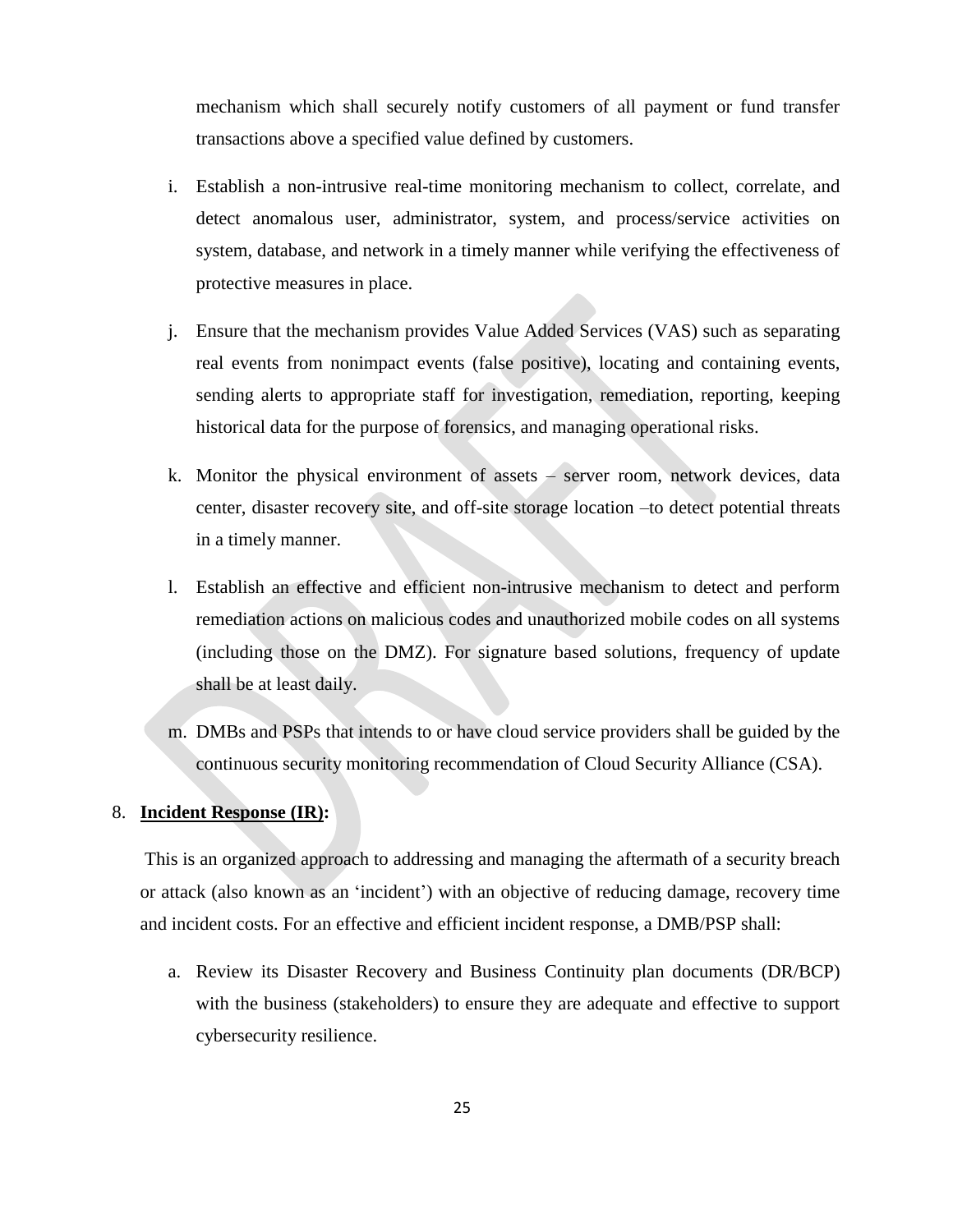- b. Create a DR/BCP test calendar to ascertain the effectiveness and efficiency of the Disaster Recovery and Business Continuity plans.
- c. Test the DR/BCP. Lessons learned shall be incorporated into the DR/BCP documents as an improvement.
- d. Develop an IR policy with stakeholders. The IR policy shall stipulate:
	- i. the creation of a cyber-incident response plan; approved by the Board of Directors;
	- ii. Senior management and business process owners definition of an Acceptable Interruption Window (AIW) for all categories of cyber-incidents; and performance metric at each stage of the IR process;
	- iii. the establishment of a dedicated team whose focus shall be on detecting and responding to cyber-incident;
	- iv. adequate and continuous training of the IR team on how to respond , report cyber-incidents, and conduct trend analysis to thwart future occurrence;
	- v. conducting cybersecurity drills based on the approved cyber-incident response plan and test schedule to ascertain its viability, effectiveness and efficiency;
	- vi. the adoption of automated detection tool such as network and system (endpoint) scanners; and alerts from Log Management solutions, Firewall, Intrusion Detection/Intrusion Prevention systems (ID/IPS) etc. for effective early detection of cyber-incidents;
	- vii. appropriate chain of custody when collecting, analyzing and reporting cyberincident in a manner that is legally admissible; and
	- viii. how crisis information shall be communicated and shared with stakeholders including the CBN and the public.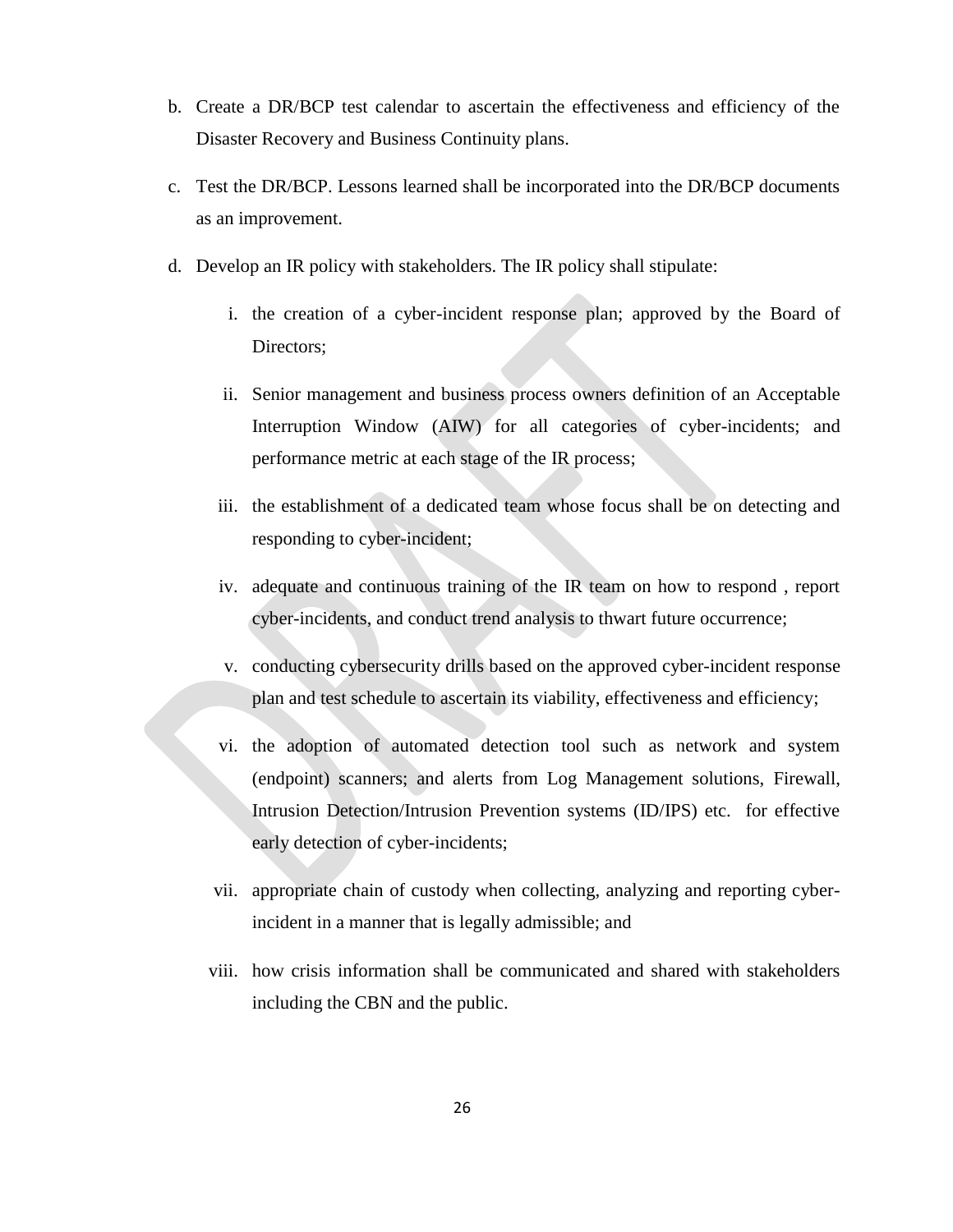#### 9. **Payment Service Provider Security Assurance Programme:**

To ensure that systems and data entrusted by a DMB/PSP (in a nested PSP relationship) to PSPs (entity) are maintained in a secure and compliant manner, the institution shall establish an assurance programme which shall include but not limited to:

- Launching a due diligence programme on proposed or existing PSP companies thorough vetting prior to establishing a relationship and after engagement to ensure that the entity holds skills and experience appropriate for the service provided.
- Establishing written agreements and policies between it and the entity for consistency and mutual understanding of service provided on their respective responsibilities and obligations.
- Continuous monitoring of the PSP"s PCI DSS compliance status to provide an assurance of the PSP"s compliance with the applicable requirements for the services provided.
- Obtaining and reviewing the appropriateness of the entity"s incident response, business continuity plan, and cyber-insurance coverage.
- <span id="page-29-0"></span>• Reviewing PSP compliance with your third-party security policies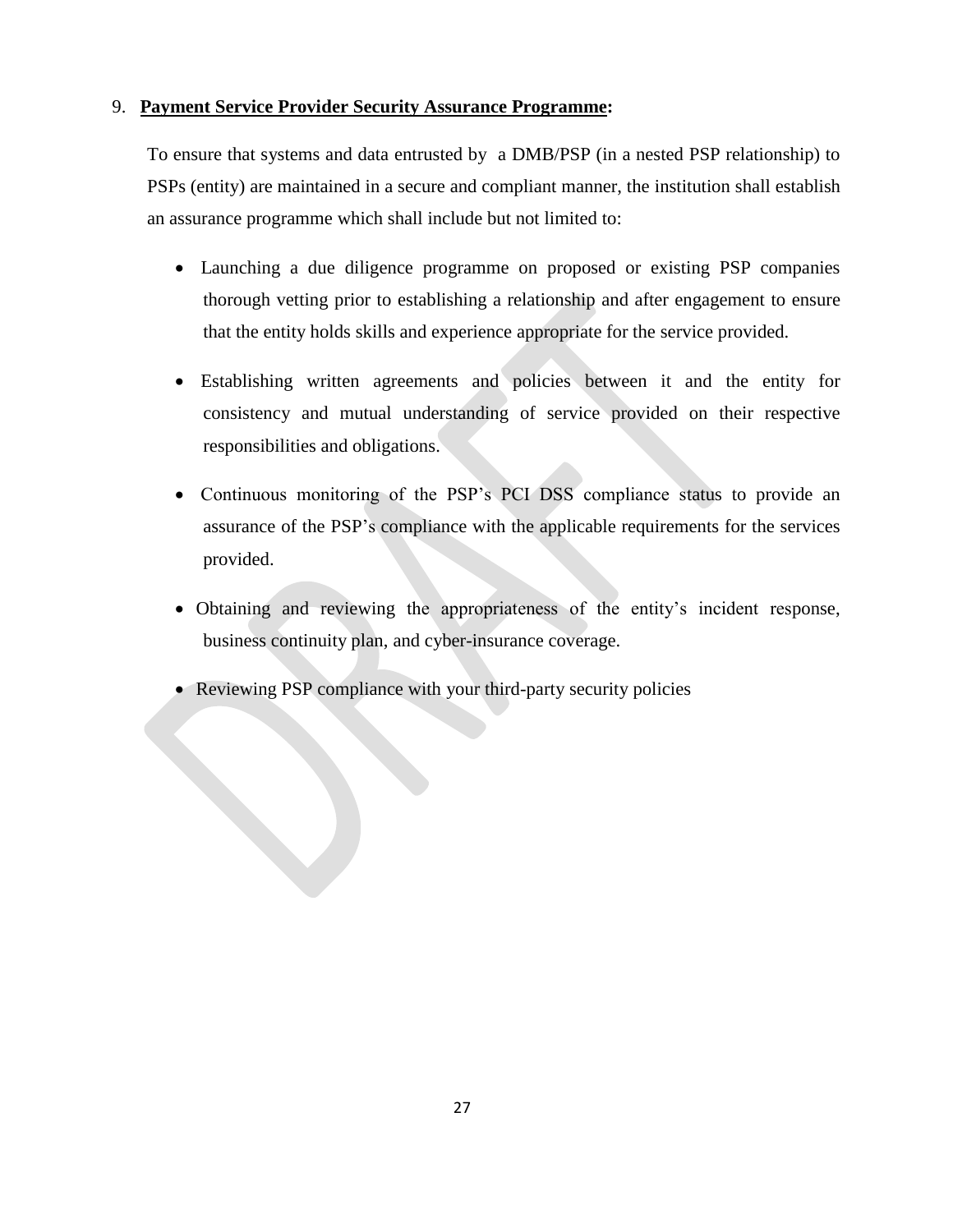## *Appendix IV: Informative References*

| <b>ISO</b>              | Information<br>Security        | https://www.iso.org/isoiec-27001-information-   |
|-------------------------|--------------------------------|-------------------------------------------------|
|                         | <b>Management Systems</b>      | security.html                                   |
|                         | Cybersecurity guideline        | https://www.iso.org/standard/44375.html         |
| <b>NIST</b>             | <b>Special Publications</b>    | https://www.nist.gov/publications/              |
|                         | <b>Resource Center</b>         | https://beta.csrc.nist.gov/                     |
| <b>PCI</b> Security     | <b>Document Library</b>        | https://www.pcisecuritystandards.org/document_1 |
| <b>Standard Council</b> |                                | ibrary                                          |
| COBIT <sub>5</sub>      | <b>COBIT 5 for Information</b> | https://isaca.org                               |
|                         | Security                       |                                                 |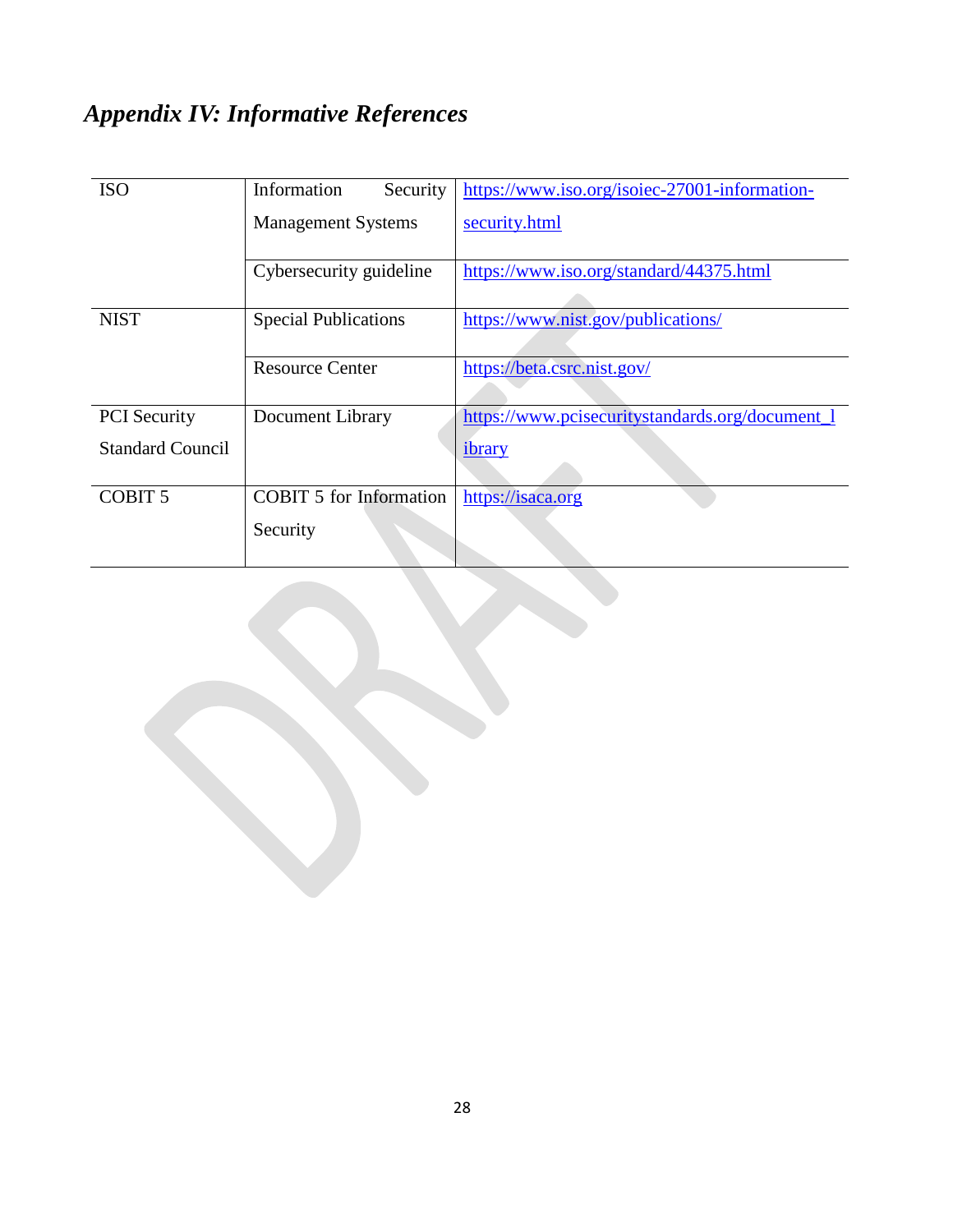### <span id="page-31-0"></span>*Appendix V: Cyber-Threat Intelligent Sources*

#### **Internal Threat Intelligence (TI) sources**

Internal intelligent data sources are those security events generated by the IT infrastructures of DMBs/PSPs. This includes systems and security logs, database activity logs, malware detection report, analysis of network traffic, etc.

- 1. A DMB/PSP shall have an approved Security Operations Center ("SOC") strategy document approved by the Board of Directors (with clear mission, vision and objective) to support its overall business objectives, minimize cybersecurity risk, while meeting regulatory requirements.
- 2. The strategy shall explicitly state the model of SOC to be adopted (On-premise, In-house, Outsourced or Hybrid). The SOC shall have its own budget approved; by the Board.
- 3. A DMB/PSP"s approved organizational chart shall also depict the SOC structure and its team.
- 4. There shall be a dedicated and secure physical space for the SOC to engender teamwork, brain-storming, knowledge-sharing among members and quick response time.
- 5. Its ambience shall also be protected with both technical and physical controls and equipped with a TV to keep the SOC staff abreast of imminent cyber events which may affect the DMB/PSP information assets.
- 6. The SOC shall not just house sophisticated tools but equipped with a Security Information and Event Management (SIEM) solution that aggregates data from various security feeds to provide real-time analysis of security alert. Where applicable, the SOC shall be able to perform prompt remediation service.
- 7. For intuitive correlations and prompt visibility of the bank" security posture, feeds to the SIEM shall also include logs from network devices, vulnerability assessment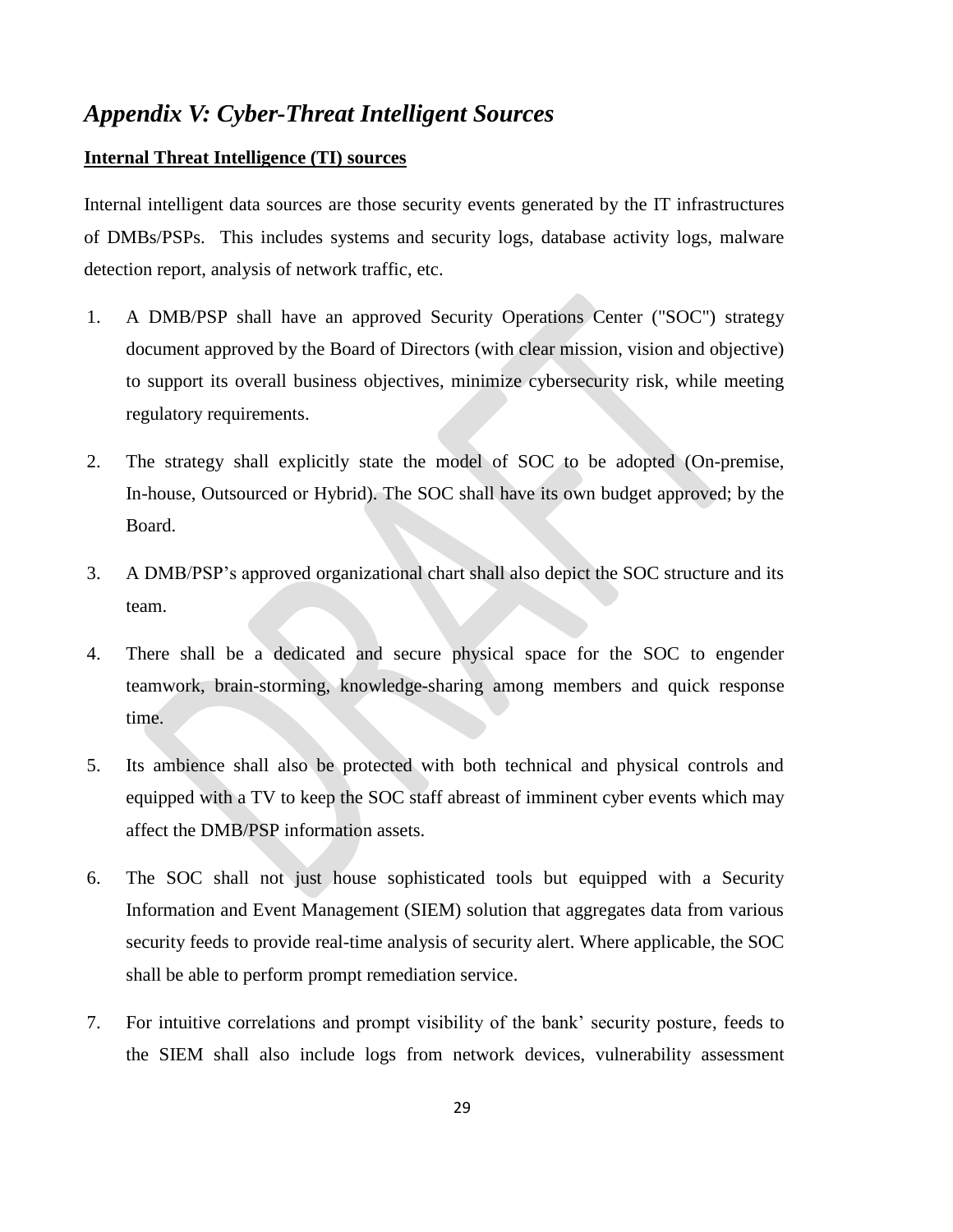systems; application and database scanners; penetration testing tools; IDS/IPS; and enterprise antivirus system.

- 8. It shall be up and manned continuously (24x7), managed and administered by skilled IT professionals with technical knowledge, experiences and suitable credentials in areas such as operating systems, networking, cryptography, database administrator, digital forensic, etc. For effective monitoring, shifts work schedule shall be adopted. At least two (2) members of the team shall manage the SOC at all time; responsibilities should be clearly defined.
- 9. The SOC team shall have adequate knowledge of the business, its environment and infrastructure in order to prioritize the most appropriate response when cyber-incidents occur.
- 10. The SOC shall have well documented processes to
	- triage various types of cyber-incidents with appropriate response approved by the business process owners for operational consistency
	- identify, analyze and report emerging threats
	- gather and preserve evidence for Forensic Investigation
- 11. There shall be a capacity planning tool/process that communicates SOC infrastructure (SIEM) storage to enable the SOC team balance task workload with available resources.
- 12. At a minimum, the team shall comprise of a SOC Manager, Analysts, Intelligence Architects and Forensic Analysts.
- 13. Risk and vulnerability assessment vulnerability assessment shall be conducted on the SOC infrastructure. The SOC infrastructure and processes shall be continually audited.
- 14. It shall have a forensic laboratory equipped with specialized forensic tools to support incident response investigation efforts.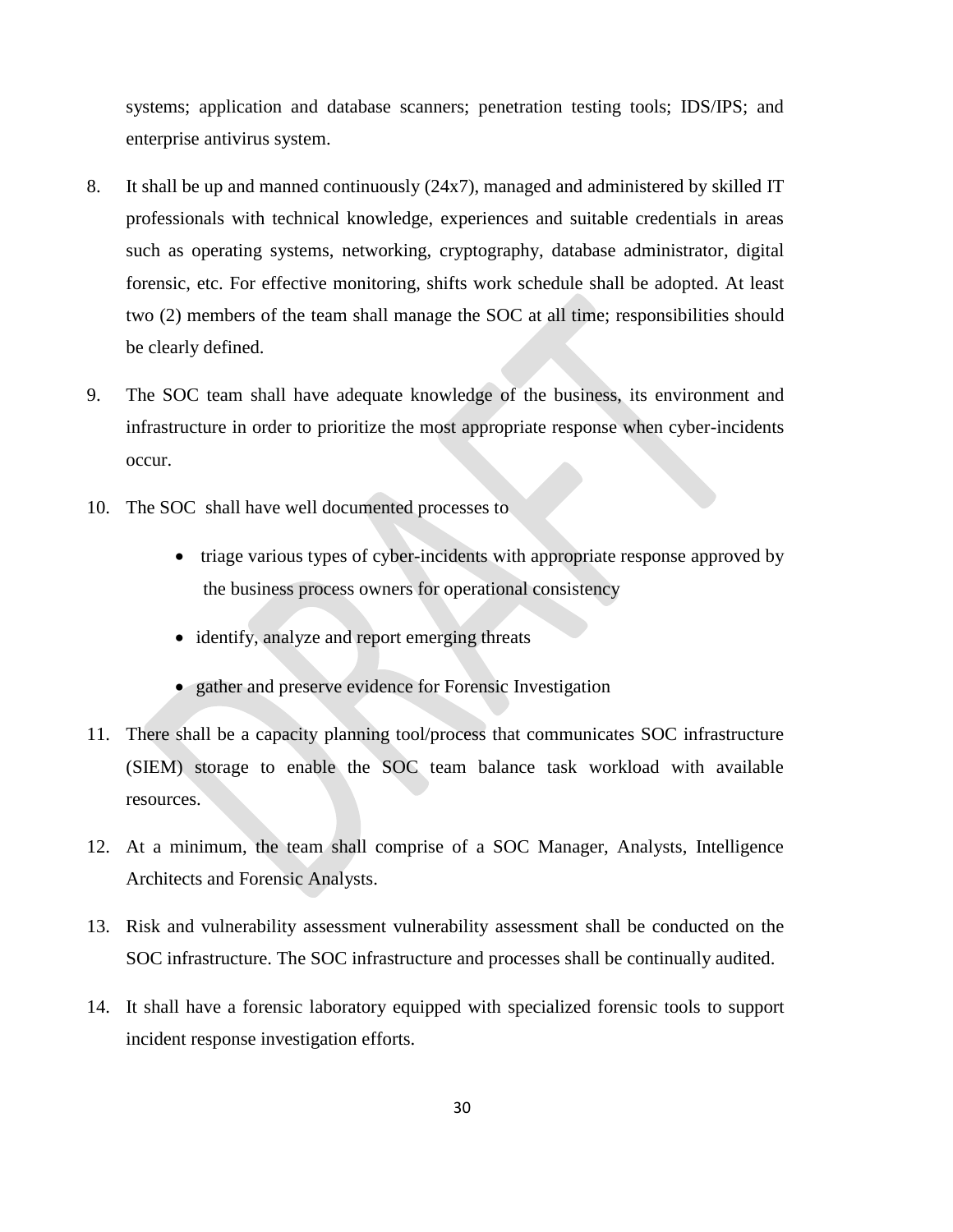- 15. The SOC shall be able to provide input to the institution"s Cybersecurity Awareness Training program based on the identified security incidents.
- 16. The SOC shall periodically provide cyber-incident reports to Board and Senior management.
- 17. Although internal TI sources provide information that is peculiar to a DMB/PSP"s environment, each institution is advised to subscribe to external TI sources for threats notification and possible mitigants.

#### **External TI sources:**

These are sources external to a DMB/PSP environment. They combine various sources of TI into a single source which is easy to understand.

- 1. A DMB/PSP shall subscribe to external TI providers such as data feeds from IT vendors; intelligence sharing group such as the ngCERT, FS-ISAC, ICS-CERT; other DMBs/PSPs; and relevant agencies to keep them informed of emerging cyber-threats and vulnerabilities.
- <span id="page-33-0"></span>2. Caution shall be exercised on open-source cyber-threat intelligence feeds due to high rate of false positive and/or false negative alerts.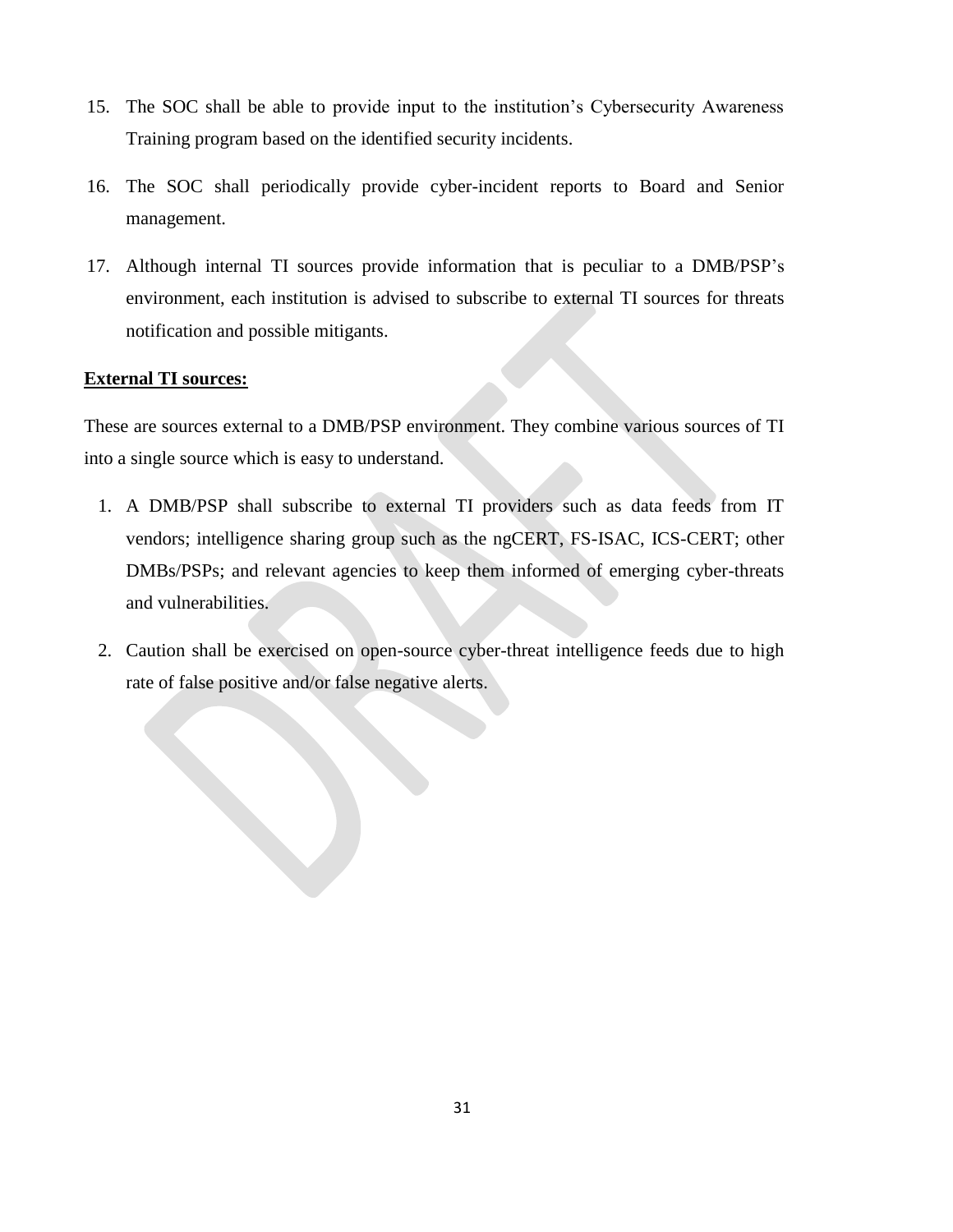## *Appendix VI: Reporting Templates*

- 1. Cybersecurity Self-Assessment Available at:<https://www.cbn.gov.ng/documents/>
- 2. Cyber-Threat Reporting Available at:<https://www.cbn.gov.ng/documents/>
- 3. Cyber-Incidents Reporting Available at:<https://www.cbn.gov.ng/documents/>

| <b>AIW</b>       | <b>Acceptable Interruption Window</b>                       |
|------------------|-------------------------------------------------------------|
| <b>APT</b>       | <b>Advanced Persistent Threat</b>                           |
| <b>ATM</b>       | <b>Automated Teller Machine</b>                             |
| <b>AOC</b>       | <b>Attestation of Compliance</b>                            |
|                  | Attestation<br><b>ASV</b><br>Scan ><br>Report<br>of<br>Scan |
| <b>AOSC</b>      | Compliance                                                  |
| <b>BCP/DR</b>    | <b>Business Continuity/ Disaster Recovery Plan</b>          |
| <b>BYOD</b>      | <b>Bring Your Own Device</b>                                |
| <b>CSA</b>       | <b>Cloud Security Alliance</b>                              |
|                  | Control Objectives for Information and related              |
| <b>COBIT</b>     | Technology                                                  |
| <b>DMB</b>       | <b>Deposit Money Bank</b>                                   |
| <b>DMZ</b>       | Demilitarized Zone                                          |
|                  | Institutions<br>Examination<br>Federal<br>Financial         |
| <b>FFIEC</b>     | Council                                                     |
|                  | Financial Services Information Sharing and                  |
| <b>FS-ISAC</b>   | <b>Analysis Center</b>                                      |
|                  | Industrial Control Systems Cyber Emergency                  |
| <b>ICS-CERT</b>  | <b>Response Team</b>                                        |
| <b>IDS</b>       | <b>Intrusion Detection System</b>                           |
| <b>IP</b> Phones | <b>Internet Protocol Phones</b>                             |
| <b>IPS</b>       | <b>Intrusion Prevention System</b>                          |
| <b>ISO</b>       | International Organization for Standardization              |
| <b>LAN</b>       | <b>Local Area Network</b>                                   |
| <b>NIST</b>      | National Institute of Standards and Technology              |
| <b>NgCERT</b>    | Nigeria Computer Emergency Response Team                    |
| <b>OEMs</b>      | Original Equipment Manufacturer                             |
| <b>OWASP</b>     | Open Web Application Security Project                       |
| PCI DSS          | Payment Card Industry Data Security Standard                |
| <b>POS</b>       | Point of Sale                                               |

## <span id="page-34-0"></span>*Acronyms*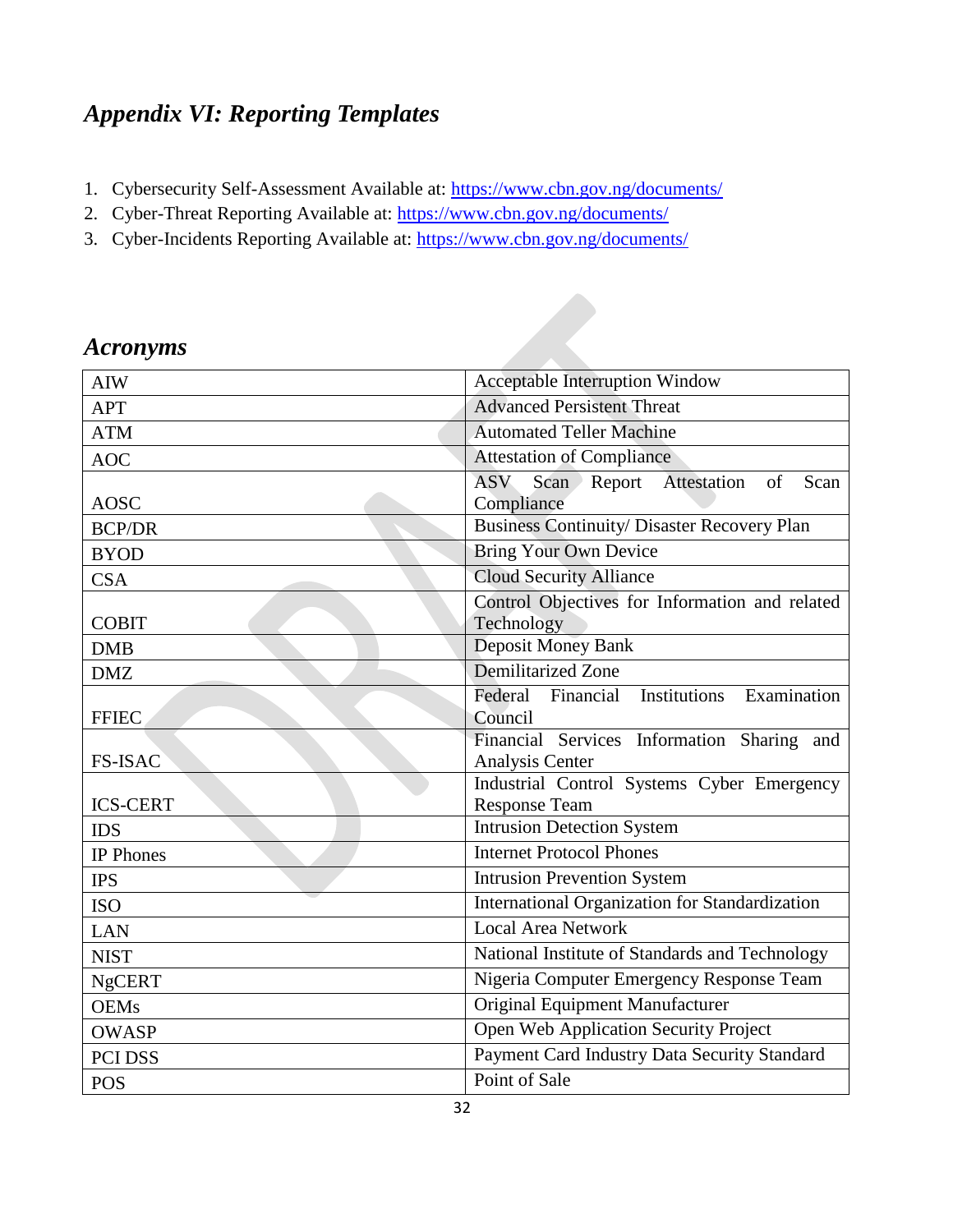| <b>PSP</b>  | <b>Payment Service Provider</b>                |
|-------------|------------------------------------------------|
| <b>ROC</b>  | <b>Report on Compliance</b>                    |
| <b>SAQ</b>  | <b>Self-Assessment Questionnaire</b>           |
| <b>SMS</b>  | <b>Short Message Service</b>                   |
| TV          | <b>Television Set</b>                          |
| <b>USSD</b> | <b>Unstructured Supplementary Service Data</b> |

### <span id="page-35-0"></span>**Glossary**

| 2-Factor Authentication      | This is a process in which a user provides two different authentication  |
|------------------------------|--------------------------------------------------------------------------|
|                              | factors to verify his identity.                                          |
|                              | Access Control Matrix is a security model in computing that defines      |
| <b>Access Control Matrix</b> | the access rights or authorization of each subject with respect to       |
|                              | objects in the system.                                                   |
| Acceptable Interruption      | This is the maximum allowable time of interrupting mission critical      |
| Window                       | systems or applications before restoration.                              |
|                              | APT is a targeted network attack in which an unauthorized malicious      |
| <b>Advanced Persistent</b>   | entity gains access to a network and remains undetected for a long       |
| Threat                       | period of time.                                                          |
| Anti-Skimming Device         | This is a device that prevents fraudulent capture of personal data from  |
|                              | the magnetic stripes cards when they are used on devices such as an      |
|                              | ATM.                                                                     |
| <b>Automated Teller</b>      | This is an intelligent electronic banking channel, which allows banks'   |
| Machine                      | customers have access to basic banking services without the aid of any   |
|                              | bank representative.                                                     |
| Business Continuity/         | These are planned processes that help DMB/PSP prepare for                |
| Disaster Recovery Plan       | disruptive events and recover within a short period.                     |
| <b>Bring Your Own</b>        | BYOD is a privilege given to employees to use their personally owned     |
| Device                       | devices (laptops, smart phones etc.) to access information and           |
|                              | resources of their work place.                                           |
| Cloud Security               | A non-profit organization with a mission to "promote the use of best     |
| Alliance                     | practices for providing security assurance within Cloud Computing,       |
|                              | and to provide education on the uses of Cloud Computing to help          |
|                              | secure all other forms of computing"                                     |
| Cyberspace                   | This is an imaginary environment where communication over                |
|                              | computer networks occurs                                                 |
| Demilitarized Zone           | A demilitarized zone or DMZ in computing is a physical or logical        |
|                              | sub-network that separates the trusted (internal local area network)     |
|                              | from other untrusted networks (Internet). It houses external-facing      |
|                              | servers, resources and services meant to be accessed from the internet.  |
| <b>False Positive</b>        | A false positive is a false alarm generated by a device, process or      |
|                              | entity; usually based on preconfigured rules or logic.                   |
| <b>False Negative</b>        | False negative occurs when a security device omits a vulnerability       |
| Firewall                     | This is a network security system or software that has the capability to |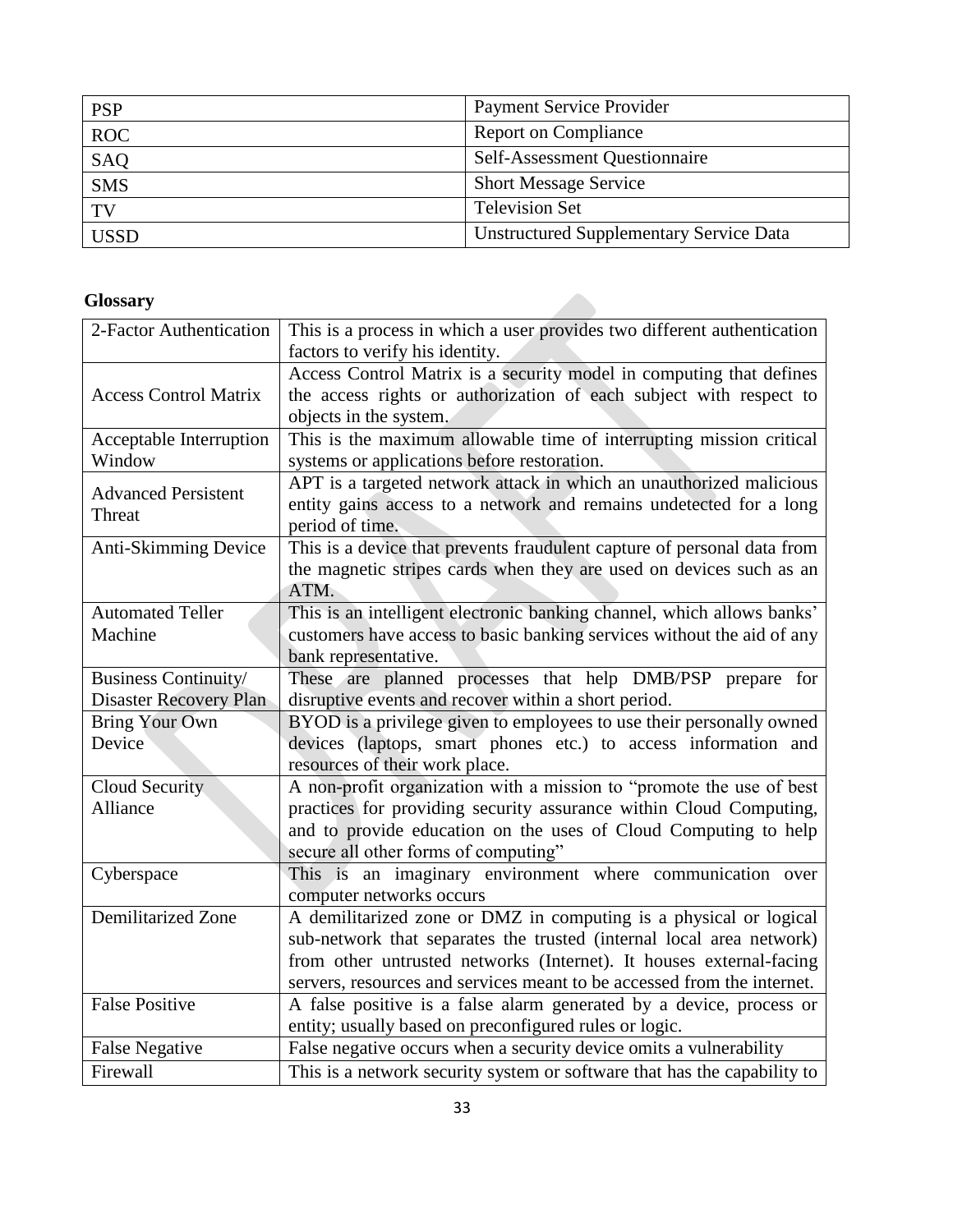|                                | monitor and control incoming and outgoing network traffic based on             |
|--------------------------------|--------------------------------------------------------------------------------|
|                                | preconfigured rules.                                                           |
| <b>Financial Services</b>      | This is a global financial industry's information sharing organization         |
| <b>Information Sharing</b>     | that provides timely authoritative information on physical and cyber           |
| and Analysis Center            | security threats to help protect the critical systems and assets of its        |
|                                | members.                                                                       |
| <b>Intrusion Detection</b>     | A device or software/application that monitors a DMB/PSP's network             |
| System                         | or systems for policy violations and/or malicious activities.                  |
|                                | A phone built on Voice over IP technologies (VoIP) for transmitting            |
| <b>Internet Protocol Phone</b> | telephone calls over an IP network, such as the Internet.                      |
|                                | This is a network threat prevention technology that examines network           |
| <b>Intrusion Prevention</b>    | traffic to identify possible threats while preventing potential exploits       |
| System                         | of system vulnerabilities.                                                     |
| Internet                       | An internet is an interconnected computer networks linked by the               |
|                                | internet protocol suite.                                                       |
| International                  | ISO is a non-governmental organization with a mission to "promote              |
| Organization for               | the development of standardization and related activities in the world         |
| Standardization                | with a view to facilitating the international exchange of goods and            |
|                                | services, and developing cooperation in the spheres of intellectual,           |
|                                | scientific, technological and economic activity."                              |
| <b>Local Area Network</b>      | computer networking technology that links devices within a<br>$\mathbf{A}$     |
|                                | specific range.                                                                |
| Log Management                 | This is an automatic way of dealing with large volumes of system-              |
|                                | generated logs. It usually comprises of Log collection, correlation,           |
|                                | analysis, search, reporting and retention                                      |
| Malicious code                 | Any code or script developed with an intention to cause undesired              |
|                                | effects, security breaches or damage to a system.                              |
| Mobile code                    | Any malicious programme, application, or script capable of moving              |
|                                | when implanted in an email, document or website.                               |
| <b>Nested Payment</b>          | Any entity that is contracted for its services by another payment              |
| <b>Service Provider</b>        | service provider for the purposes of providing a service.                      |
| Non-Disclosure                 | A legal contract or agreement between two<br>or more parties that              |
| Agreement                      | outlines a degree of confidentiality.                                          |
| Nigeria Computer               | A team of experts in the Office of the Nigerian National Security              |
| <b>Emergency Response</b>      | Adviser with a mission to "manage the risks of cyber threats in the            |
| Team                           | Nigeria's cyberspace and effectively coordinate incident response and          |
|                                | mitigation strategies to proactively prevent cyber-attacks against             |
|                                | Nigeria".                                                                      |
| Nigeria Cybercrime             | This is the first cybercrime bill enacted by the National Assembly of          |
| Act, 2015                      | the Federal Republic of Nigeria in 2015                                        |
| Open-source cyber-             | A platform, blog, database that collects, stores and share information         |
| threat intelligence            | on emerging cyber threats, indicators and trends to its subscribers            |
|                                | This<br>organization<br>provides<br>is<br>non-profit<br>that<br>journals,<br>a |
| Open Web Application           | methodologies, documentation, and development of best practices, in            |
| <b>Security Project</b>        | the field of web application security at no cost.                              |